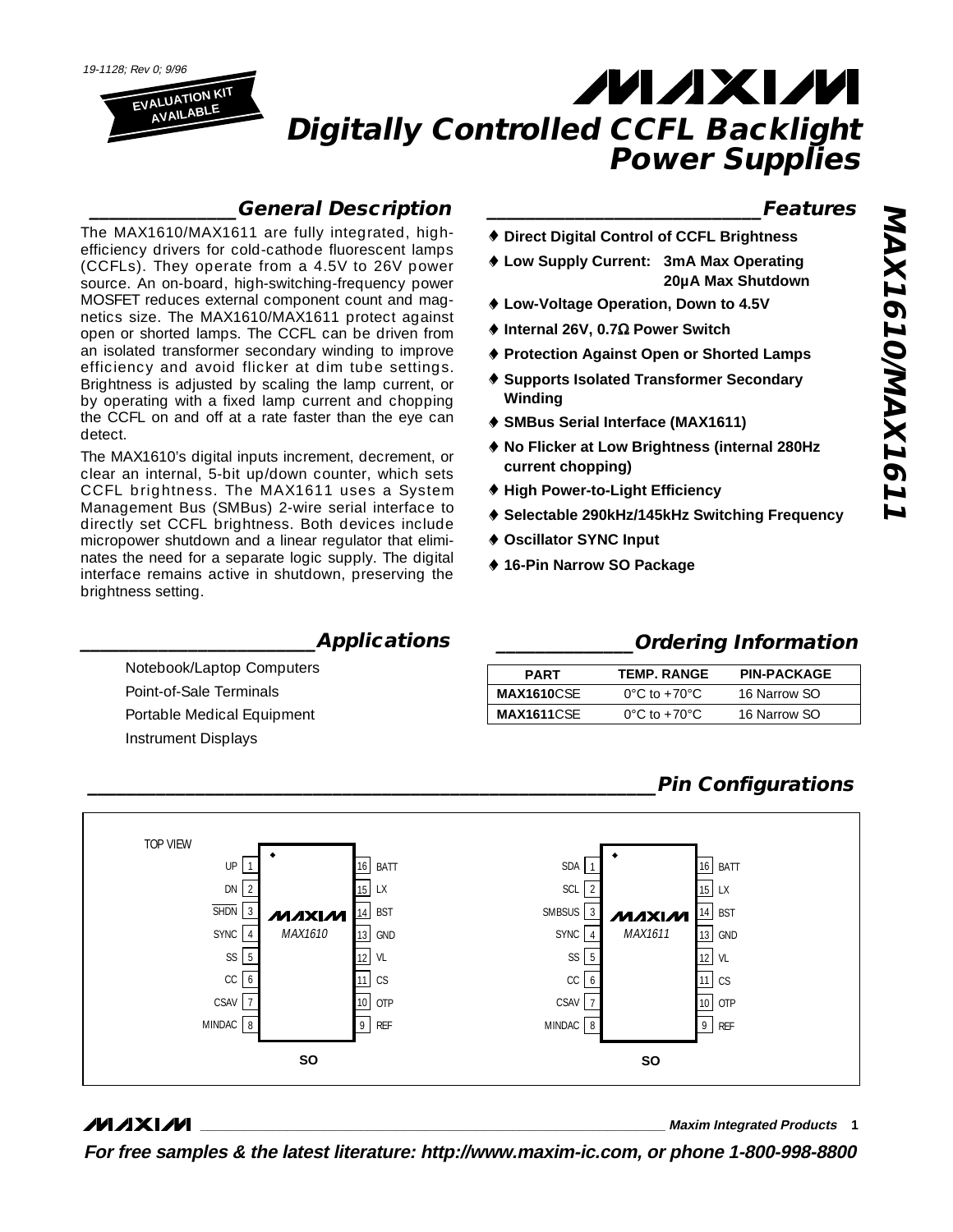### **ABSOLUTE MAXIMUM RATINGS**

| CS, CSAV, CC, SYNC, REF, MINDAC. |  |
|----------------------------------|--|
|                                  |  |
|                                  |  |
|                                  |  |

| Continuous Power Dissipation $(T_A = +70^{\circ}C)$ |  |
|-----------------------------------------------------|--|
|                                                     |  |
| Operating Temperature Range                         |  |
|                                                     |  |
|                                                     |  |
| Lead Temperature (soldering, 10sec)+300°C           |  |

Stresses beyond those listed under "Absolute Maximum Ratings" may cause permanent damage to the device. These are stress ratings only, and functional operation of the device at these or any other conditions beyond those indicated in the operational sections of the specifications is not implied. Exposure to absolute maximum rating conditions for extended periods may affect device reliability.

## **ELECTRICAL CHARACTERISTICS**

 $(T_A = 0^{\circ}C$  to +70°C, BATT = 8.2V, MINDAC = 0V, unless otherwise noted. Typical values are at T<sub>A</sub> = +25°C.)

| <b>PARAMETER</b>                                      | <b>CONDITIONS</b>    | <b>MIN</b>     | <b>TYP</b> | <b>MAX</b> | <b>UNITS</b> |
|-------------------------------------------------------|----------------------|----------------|------------|------------|--------------|
| <b>SUPPLY AND REFERENCE</b>                           |                      |                |            |            |              |
| <b>BATT Input Voltage Range</b>                       |                      | 4.75           |            | 26         | $\vee$       |
| <b>BATT Quiescent Supply Current,</b><br>Operate Mode | $BAT = 25V$          |                | 1.5        | 3          | mA           |
| BATT Quiescent Supply Current,<br>Shutdown Mode       |                      |                | 10         | 20         | μA           |
| VL Output Voltage, Operate Mode                       | 4.75V < BATT < 26V   | 4.25           | 4.5        | 4.75       | $\vee$       |
| VL Output Voltage, Shutdown Mode                      |                      | 3.0            | 3.6        | 4.75       | $\vee$       |
| REF Output Voltage                                    | No load              | 1.92           | 2.0        | 2.08       | $\vee$       |
| REF Load Regulation                                   | $IsoURE = 100\muA$   |                | 6          | 20         | mV           |
| <b>SWITCHING REGULATOR</b>                            |                      |                |            |            |              |
| BATT-to-LX Switch On-Resistance                       | $BST - LX = 4.1V$    |                | 0.7        | 1.0        | $\Omega$     |
| LX Switch Off-Leakage Current                         |                      |                |            | 10         | $\mu A$      |
|                                                       | $SYNC = REF$         | 250            | 290        | 330        | <b>kHz</b>   |
| <b>Oscillator Frequency</b>                           | $SYNC = GND$         | 125            | 145        | 165        |              |
| Oscillator SYNC Pin Synchronization Range             |                      | 240            |            | 350        | kHz          |
| SYNC High Pulse Width                                 |                      | 200            |            |            | ns           |
| <b>SYNC Low Pulse Width</b>                           |                      | 200            |            |            | ns           |
| <b>SYNC Input Current</b>                             | $SYNC = GND$ or $VL$ | $-1$           |            | 1          | $\mu A$      |
| SYNC Input Low Voltage                                |                      |                |            | 0.5        | $\vee$       |
| SYNC Input High Voltage                               |                      | 4.0            |            |            | $\vee$       |
| Power-Switch Maximum Duty Cycle                       | $SYNC = REF$         | 89             | 91         |            | $\%$         |
| <b>SS Source Current</b>                              | $SS = GND$           | 2.5            | 4.0        | 5.5        | μA           |
| <b>SS Sink Current</b>                                | $SS = 0.5V$          | $\overline{2}$ |            |            | mA           |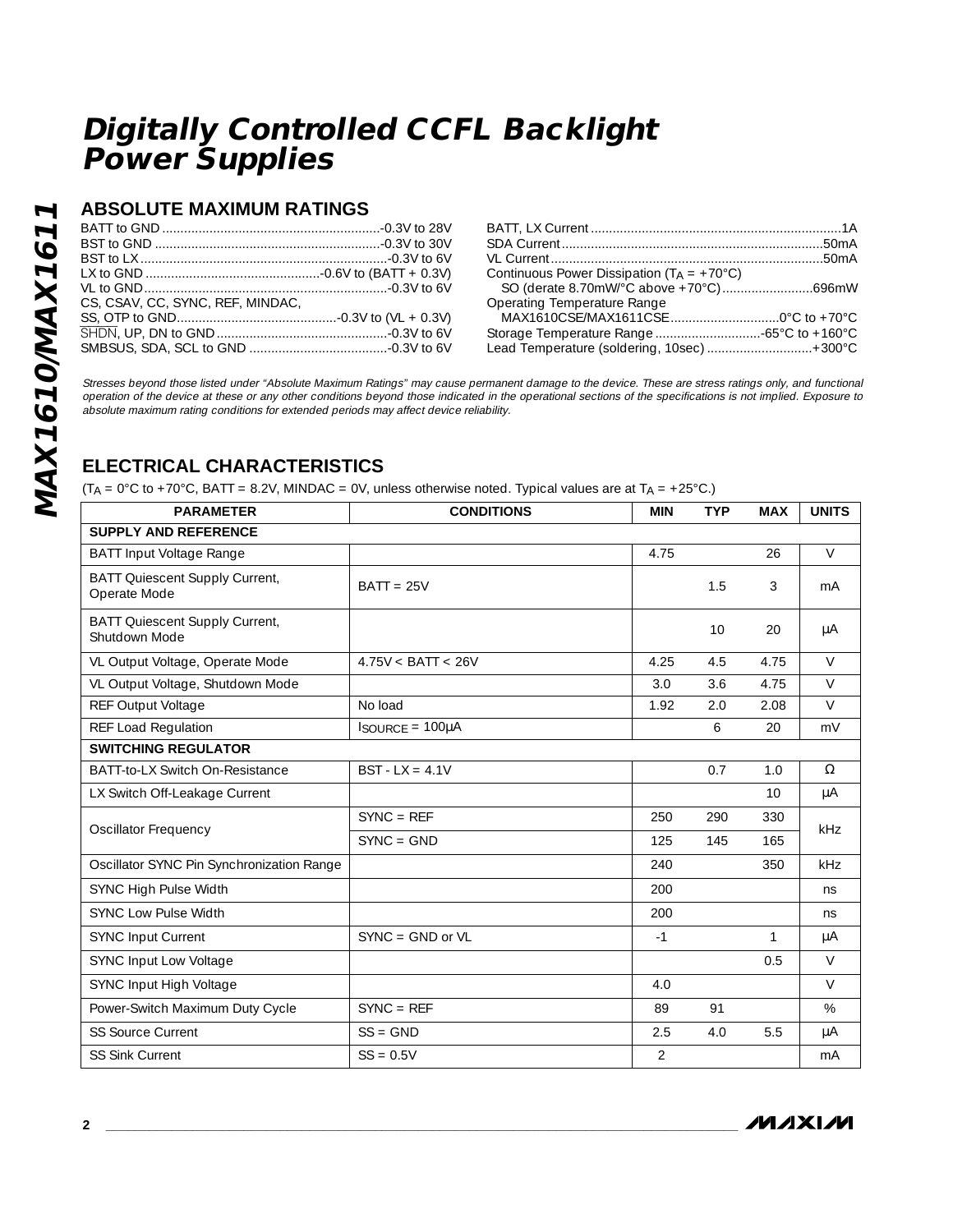### **ELECTRICAL CHARACTERISTICS (continued)**

(T<sub>A</sub> =  $0^{\circ}$ C to +70 $^{\circ}$ C, BATT = 8.2V, MINDAC = 0V, unless otherwise noted. Typical values are at T<sub>A</sub> = +25 $^{\circ}$ C.)

| <b>PARAMETER</b>                                            |                                               | <b>CONDITIONS</b> | <b>MIN</b> | <b>TYP</b> | <b>MAX</b>   | <b>UNITS</b> |
|-------------------------------------------------------------|-----------------------------------------------|-------------------|------------|------------|--------------|--------------|
| <b>DAC AND ERROR AMPLIFIER</b>                              |                                               |                   |            |            |              |              |
| <b>DAC Resolution</b>                                       | Guaranteed monotonic                          |                   | 5          |            |              | <b>Bits</b>  |
| MINDAC Input Voltage Range                                  |                                               |                   | $\Omega$   |            | $\mathbf{1}$ | $\vee$       |
| MINDAC Input Bias Current                                   |                                               |                   | $-1$       |            | $\mathbf{1}$ | $\mu A$      |
| MINDAC Digital PWM Threshold                                |                                               |                   |            | 3          |              | $\vee$       |
| CSAV Input Voltage Range                                    |                                               |                   | $\Omega$   |            | 1.0          | $\vee$       |
|                                                             | D/A at full scale                             |                   | 232        | 247        | 260          |              |
| <b>CSAV Regulation Point</b>                                | D/A at 1LSB                                   |                   |            | 12         |              | mV           |
| <b>CSAV Input Bias Current</b>                              |                                               |                   | $-5$       |            | 5            | μA           |
| CSAV to CC Voltage-to-Current Converter<br>Transconductance | $CC = 2V$ , $CSAV = 1V$ , $D/A$ at $1LSB$     |                   |            | 85         |              | umho         |
| <b>CC Sink Current</b>                                      | $CC = 2V$ , $CSAV = 1V$ , $D/A$ at $1LSB$     |                   |            | 80         |              | $\mu A$      |
| <b>CC Source Current</b>                                    | $CC = 2V$ , $CSAV = OV$ , $D/A$ at full scale |                   |            | 20         |              | μA           |
| OPEN AND SHORTED TUBE PROTECTION                            |                                               |                   |            |            |              |              |
| OTP Voltage Trip Point                                      | Referred to REF                               | OTP rising        | $-20$      |            | 20           | mV           |
| OTP Input Bias Current                                      | GND < OTP < VL                                |                   | $-1$       |            | $\mathbf{1}$ | μA           |
| CS Overcurrent Cutoff Threshold                             |                                               |                   |            | 500        |              | mV           |
| <b>MAX1610 LOGIC LEVELS</b>                                 |                                               |                   |            |            |              |              |
| SHDN, UP, DN Input Low Voltage                              |                                               |                   |            |            | 0.8          | $\vee$       |
| SHDN, UP, DN Input High Voltage                             |                                               |                   | 2.4        |            |              | $\vee$       |
| SHDN, UP, DN Input Bias Current                             |                                               |                   | $-1$       |            | $\mathbf{1}$ | μA           |
| <b>MAX1611 LOGIC LEVELS</b>                                 |                                               |                   |            |            |              |              |
| SMBSUS, SDA, SCL Input Low Voltage                          |                                               |                   |            |            | 0.8          | $\vee$       |
| SMBSUS, SDA, SCL Input High Voltage                         |                                               |                   | 2.2        |            |              | $\vee$       |
| SMBSUS, SDA, SCL Input Bias Current                         |                                               |                   | $-1$       |            | $\mathbf{1}$ | $\mu A$      |
| SDA Output Low Sink Current                                 | $VSDA = 0.6V$                                 |                   | 6          |            |              | mA           |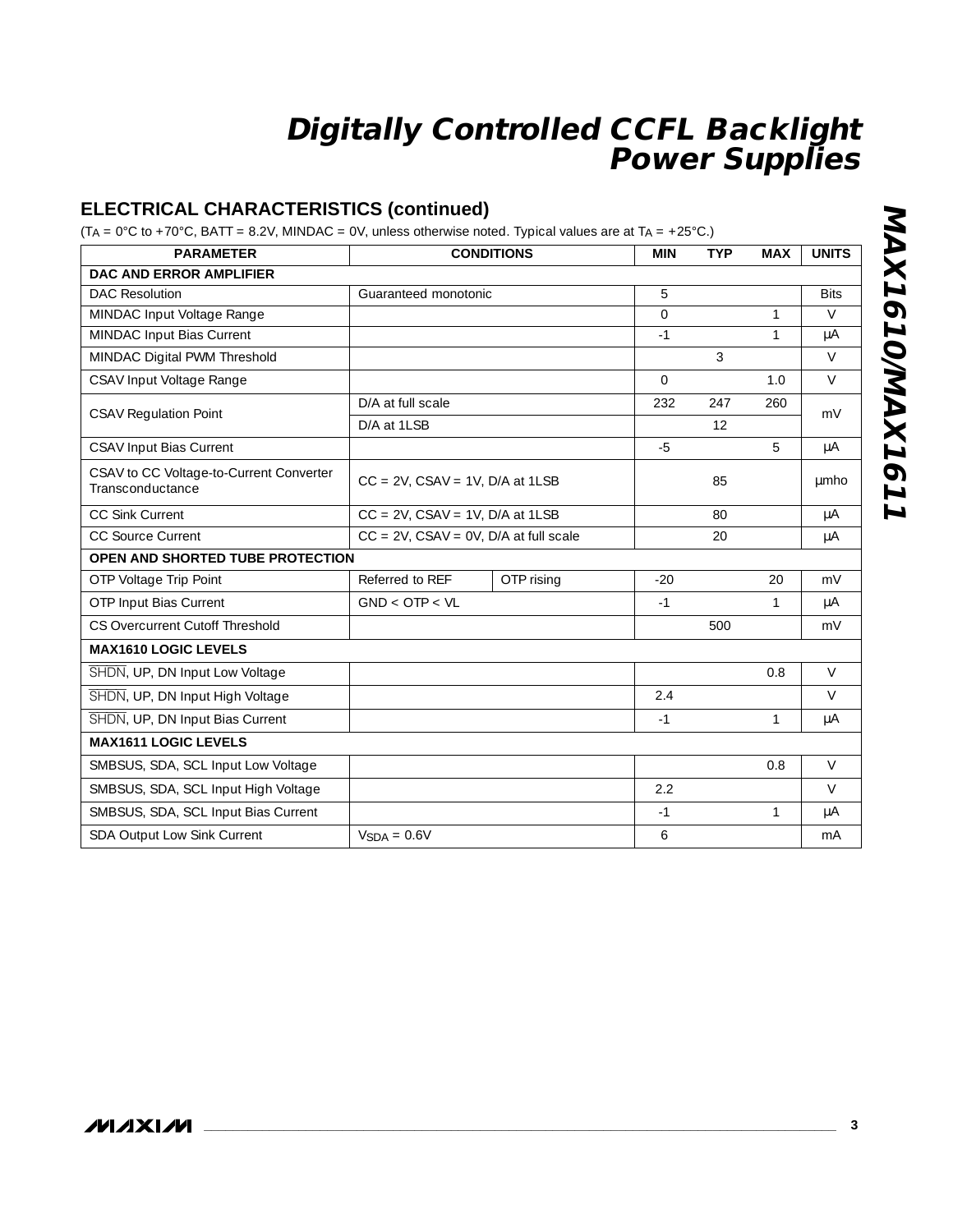### **TIMING CHARACTERISTICS—MAX1610**

(Figure 1,  $T_A = +25^{\circ}$ C, unless otherwise noted.)

| <b>PARAMETER</b>        | <b>SYMBOL</b> | <b>CONDITIONS</b> | MIN | <b>TYP</b> | MAX | <b>UNITS</b> |
|-------------------------|---------------|-------------------|-----|------------|-----|--------------|
| UP, DN Pulse Width High |               |                   |     |            |     | μS           |
| UP, DN Pulse Width Low  |               |                   |     |            |     | μS           |
| UP, DN Pulse Separation |               |                   |     |            |     | μs           |
| Counter Reset Time      | lΔ            |                   |     |            |     | μS           |

### **TIMING CHARACTERISTICS—MAX1611**

(Figures 2 and 3,  $T_A = +25^{\circ}$ C, unless otherwise noted.)

| <b>PARAMETER</b>                                                   | <b>SYMBOL</b>       | <b>CONDITIONS</b> | <b>MIN</b>    | <b>TYP</b> | <b>MAX</b> | <b>UNITS</b> |
|--------------------------------------------------------------------|---------------------|-------------------|---------------|------------|------------|--------------|
| <b>SCL Serial Clock High Period</b>                                | <sup>t</sup> HIGH   |                   | 4             |            |            | μs           |
| <b>SCL Serial Clock Low Period</b>                                 | t <sub>LOW</sub>    |                   | 4.7           |            |            | $\mu$ s      |
| SCL, SCA Rise Time                                                 | t <sub>R</sub>      | (Note 1)          |               |            |            | $\mu$ s      |
| SCL, SDA Fall Time                                                 | tF                  | (Note 1)          |               |            | 0.3        | μs           |
| Start Condition Setup Time                                         | tsu:STA             |                   | 4.7           |            |            | μs           |
| <b>Start Condition Hold Time</b>                                   | t <sub>HD:STA</sub> |                   | 4             |            |            | $\mu$ s      |
| SDA Valid to SCL Rising Edge<br>Setup Time, Slave Clocking in Data | tsu:DAT             |                   | 500           |            |            | ns           |
| SCL Falling Edge to SDA<br>Transition                              | <sup>t</sup> HD:DAT | (Note 1)          | $\mathcal{O}$ |            |            | ns           |
| SCL Falling Edge to SDA Valid,<br>Reading Out Data                 | tdv                 |                   |               |            |            | μs           |

**Note 1:** Guaranteed by design.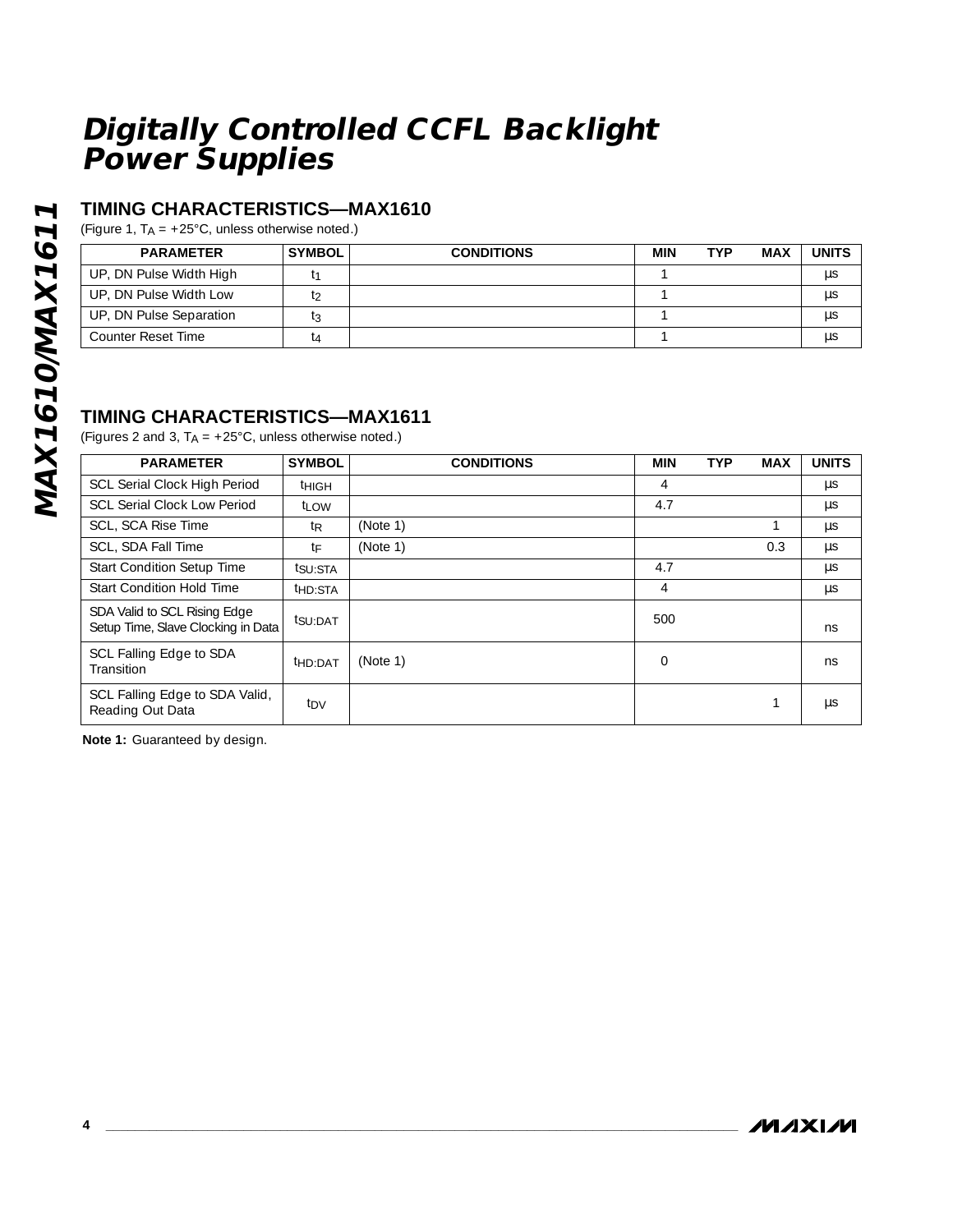



**\_\_\_\_\_\_\_\_\_\_\_\_\_\_\_\_\_\_\_\_\_\_\_\_\_\_\_\_\_\_\_\_\_\_\_\_\_\_\_\_\_\_\_\_\_\_\_\_\_\_\_\_\_\_\_\_\_\_\_\_\_\_\_\_\_\_\_\_\_\_\_\_\_\_\_\_\_\_\_\_\_\_\_\_\_\_\_ 5**

/VI/IXI/VI

**MAX1610/MAX1611**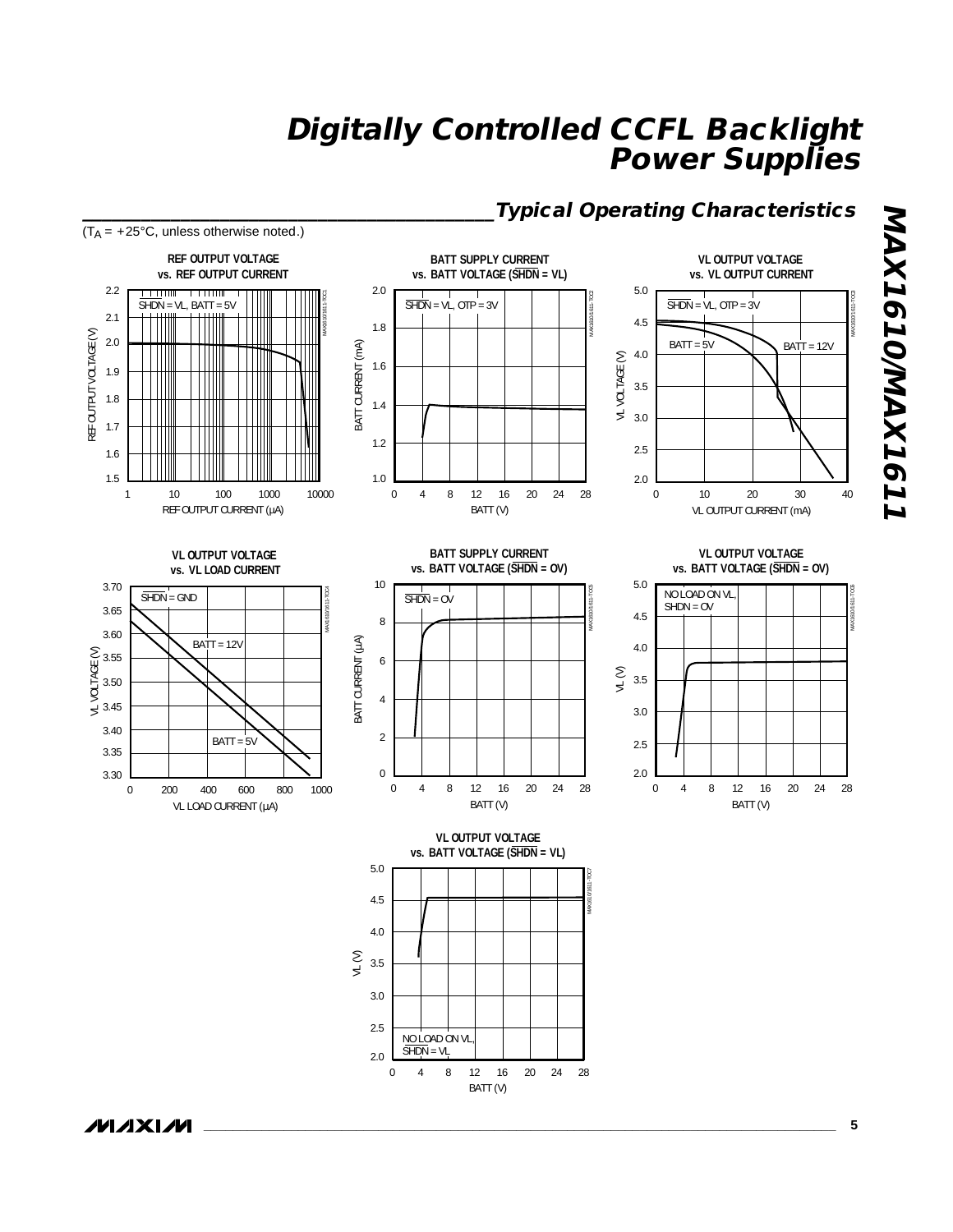**\_\_\_\_\_\_\_\_\_\_\_\_\_\_\_\_\_\_\_\_\_\_\_\_\_\_\_\_\_\_\_\_\_\_\_\_\_\_\_\_\_\_\_\_\_\_\_\_\_\_\_\_\_\_\_\_\_\_\_\_\_\_Pin Description**

| <b>PIN</b>               |                |               |                                                                                                                                                                                                  |
|--------------------------|----------------|---------------|--------------------------------------------------------------------------------------------------------------------------------------------------------------------------------------------------|
| <b>MAX1610</b>           | <b>MAX1611</b> | <b>NAME</b>   | <b>FUNCTION</b>                                                                                                                                                                                  |
| 1                        |                | UP            | Logic-Level Input. A rising edge on UP increments the 5-bit counter for the 5-bit DAC.<br>$UP = DN = 1$ presets the counter to mid-scale.                                                        |
| $\overline{\phantom{0}}$ | $\mathbf{1}$   | <b>SDA</b>    | System Management Bus Serial Data Input and Open-Drain Output                                                                                                                                    |
| 2                        |                | DN            | Logic-Level Input. A rising edge on DN decrements the 5-bit counter for the 5-bit DAC.<br>$UP = DN = 1$ presets the counter to mid-scale.                                                        |
|                          | $\overline{2}$ | SCL           | System Management Bus Serial Clock Input                                                                                                                                                         |
| 3                        |                | <b>SHDN</b>   | Logic-Level Shutdown Input Pin. Applying a logic low to SHDN places the chip in a low-<br>supply-current shutdown mode.                                                                          |
|                          | 3              | <b>SMBSUS</b> | System Management Bus Suspend Mode Input. SMBSUS Selects one of two chip-<br>configuration settings, which are preprogrammed serially.                                                           |
| $\overline{4}$           | 4              | <b>SYNC</b>   | Oscillator Synchronization Input. Tying SYNC to REF sets the oscillator frequency to 290kHz.<br>Tying SYNC to GND or VL lowers the oscillator frequency to 145kHz.                               |
| 5                        | 5              | SS            | Soft-Start Pin. A 4µA current source feeds the capacitor placed on SS. The voltage on this<br>pin limits the peak current in the switch. When the lamp is turned off, SS pulls to GND.           |
| 6                        | 6              | CC            | Output of the Voltage-to-Current Converter; Input to the PWM Comparator, which sets the<br>current limit. A capacitor placed at CC sets the current-regulator-loop bandwidth.                    |
| $\overline{7}$           | $\overline{7}$ | CSAV          | Input to the Voltage-to-Current Converter, which averages the voltage on CSAV using the<br>capacitor on CC.                                                                                      |
| 8                        | 8              | <b>MINDAC</b> | The voltage at MINDAC sets the DAC's minimum-scale output voltage. Tying MINDAC to<br>VL enables the internal 280Hz current-chopping mode.                                                       |
| 9                        | 9              | <b>REF</b>    | 2.0V Reference Output. Bypass with 0.1µF to GND.                                                                                                                                                 |
| 10                       | 10             | <b>OTP</b>    | Open-Tube Protection Comparator. As long as OTP exceeds the reference voltage, the<br>N-channel BATT-to-LX switch is forced off.                                                                 |
| 11                       | 11             | <b>CS</b>     | Low-Side Current-Sense Input. The current-mode regulator terminates the switch cycle<br>when the voltage at CS exceeds REF - CC.                                                                 |
| 12                       | 12             | <b>VL</b>     | Output of the Internal Linear Regulator. VL can be overdriven by a voltage greater than 4.75V<br>to operate the chip from $+5V \pm 5\%$ , and to conserve power. Bypass with 0.1 $\mu$ F to GND. |
| 13                       | 13             | <b>GND</b>    | System Ground                                                                                                                                                                                    |
| 14                       | 14             | <b>BST</b>    | Power Input to the High-Side Gate Driver, which switches the internal N-channel MOSFET<br>on and off.                                                                                            |
| 15                       | 15             | <b>LX</b>     | Ground Connection for the Internal High-Side Gate Driver; source-connection point for the<br>internal N-channel MOSFET                                                                           |
| 16                       | 16             | BATT          | 4.5V to 25V Battery-Voltage Input Point. Connects to the internal N-channel power MOSFET's<br>drain, and to the input of the internal linear regulator that powers the chip.                     |

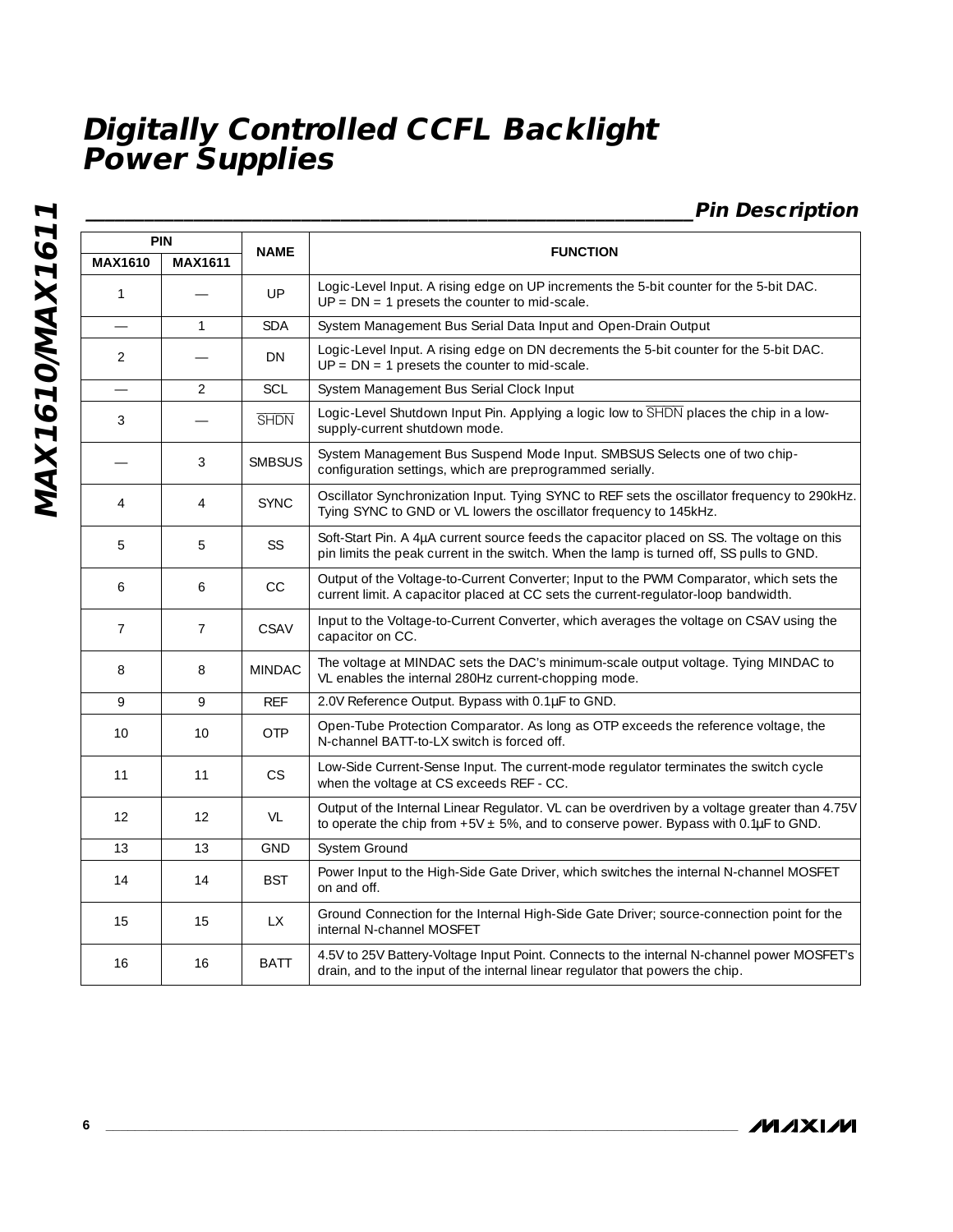

Figure 1. MAX1610 UP and DN Signal Timing



Figure 2. MAX1611 SMB Serial-Interface Timing—Address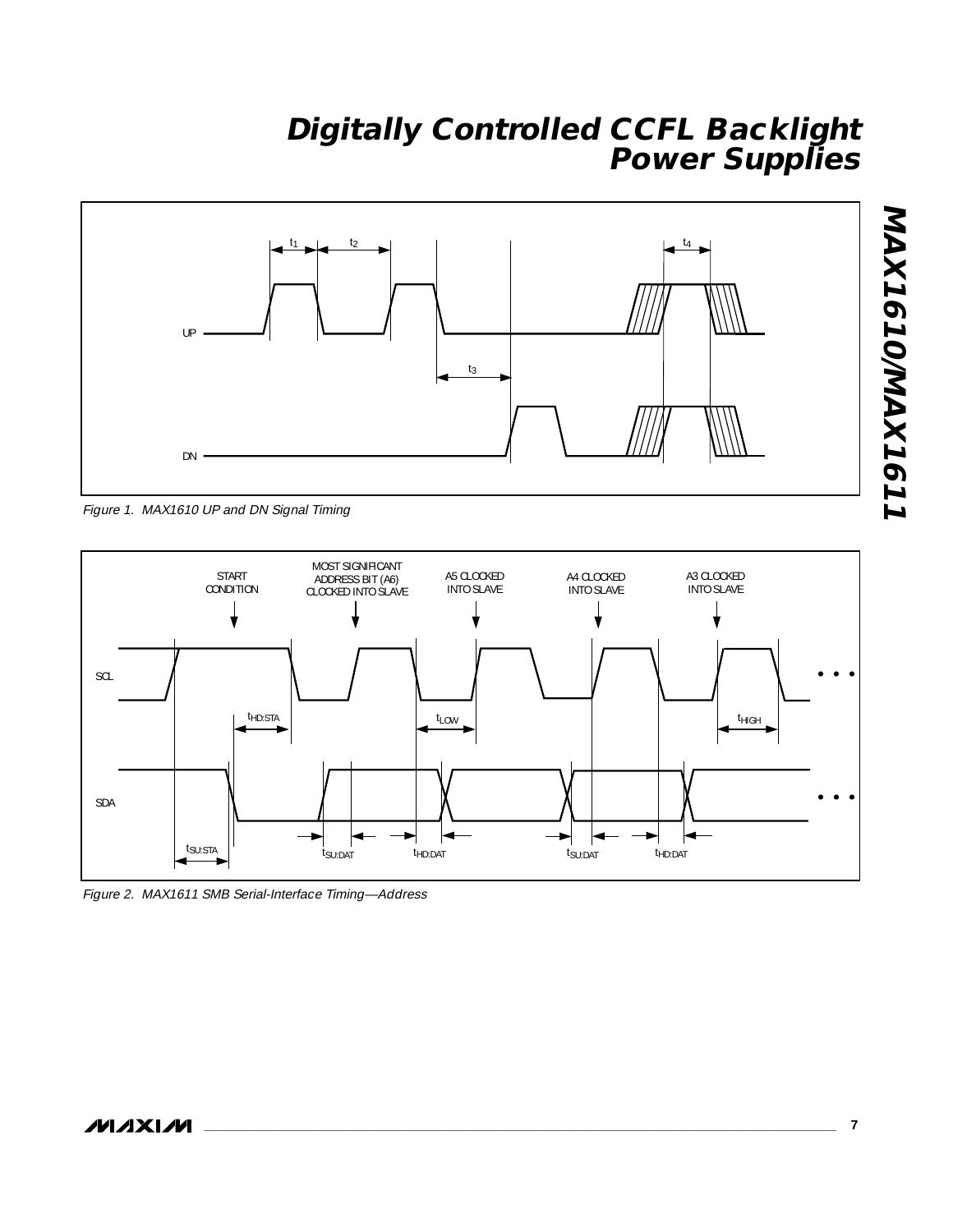

Figure 3. MAX1611 SMB Serial-Interface Timing—Acknowledge

#### **\_\_\_\_\_\_\_\_\_\_\_\_\_\_\_Detailed Description**

#### **Getting Started**

A cold-cathode fluorescent lamp (CCFL) has two terminals. For the CCFL to emit light, the two lamp terminals must be driven with a high-voltage (approximately 550V AC RMS) and high-frequency (approximately 45kHz) sine wave. The MAX1610/MAX1611 use a varying DC input voltage to create this high-voltage, highfrequency sine-wave drive. To select the correct component values for the MAX1610/MAX1611 circuit, several CCFL parameters and the minimum DC input voltage must be specified; these are listed in Table 1.

Table 3 shows the recommended component values to use with the circuit of Figure 4, depending on the particular CCFL parameters. The C2 values in Table 3 have been selected such that the normal operating voltage on the secondary of T1 is as close as possible to the CCFL strike voltage (where the strike voltage (VS) is assumed to be approximately 1.8 times the CCFL operating voltage (VL)).

Components T1, C1, R2, Q1, and Q2 form a Royer oscillator. A Royer oscillator is a resonant tank circuit that oscillates at a frequency dependent on C1, the primary magnetizing inductance of T1 (LP), and the impedance seen by the T1 secondary. The MAX1610/MAX1611 regulate the current fed into the Royer oscillator by sensing the voltage on R1. For a given current through the Royer oscillator (IR1), the power delivered to the CCFL depends on the Royer oscillator frequency. The R1 values in Table 3 have been selected to ensure that the power into the CCFL

does not exceed its maximum rating, despite T1, C1, and C2 component-value variations. The Royer oscillator waveforms for the circuit of Figure 4 are shown in Figures 5 and 6.

#### **Analog Circuitry**

The MAX1610/MAX1611 maintain fixed CCFL brightness with varying input voltages on BATT by regulating the current fed into the Royer oscillator. This current is sensed via resistor R1 between CSAV and GND. An internal switch from BATT-to-LX pulse-width modulates at a fixed frequency to servo the CSAV pin to its regulation voltage. The CSAV regulation voltage can be adjusted via the digital interface to set CCFL brightness. The MAX1610 and MAX1611 differ only in the digital interface they use to adjust the internal 5-bit digital-to-analog converter (DAC) that sets the CSAV regulation voltage. The minimum-scale (min-scale) CSAV regulation voltage is resistor adjustable using the MIN-DAC pin, setting the minimum CCFL brightness. The D/A setting at MAX1610/MAX1611 power-up is preset to mid-scale (10000 binary) (Figure 7).

#### **MINDAC Sets the Minimum Scale**

The MINDAC pin sets the lowest CCFL brightness level. The voltage at MINDAC is divided by eight, and sets the minimum CSAV regulation voltage. For example, in the circuit of Figure 4, R5 (150kΩ) and R6 (51kΩ) form a resistor divider from REF, which sets MINDAC to 507mV (REF =  $2.0V$ ). This sets a minimum CSAV regulation voltage of 63mV with a full-scale CSAV regulation voltage of 247mV.

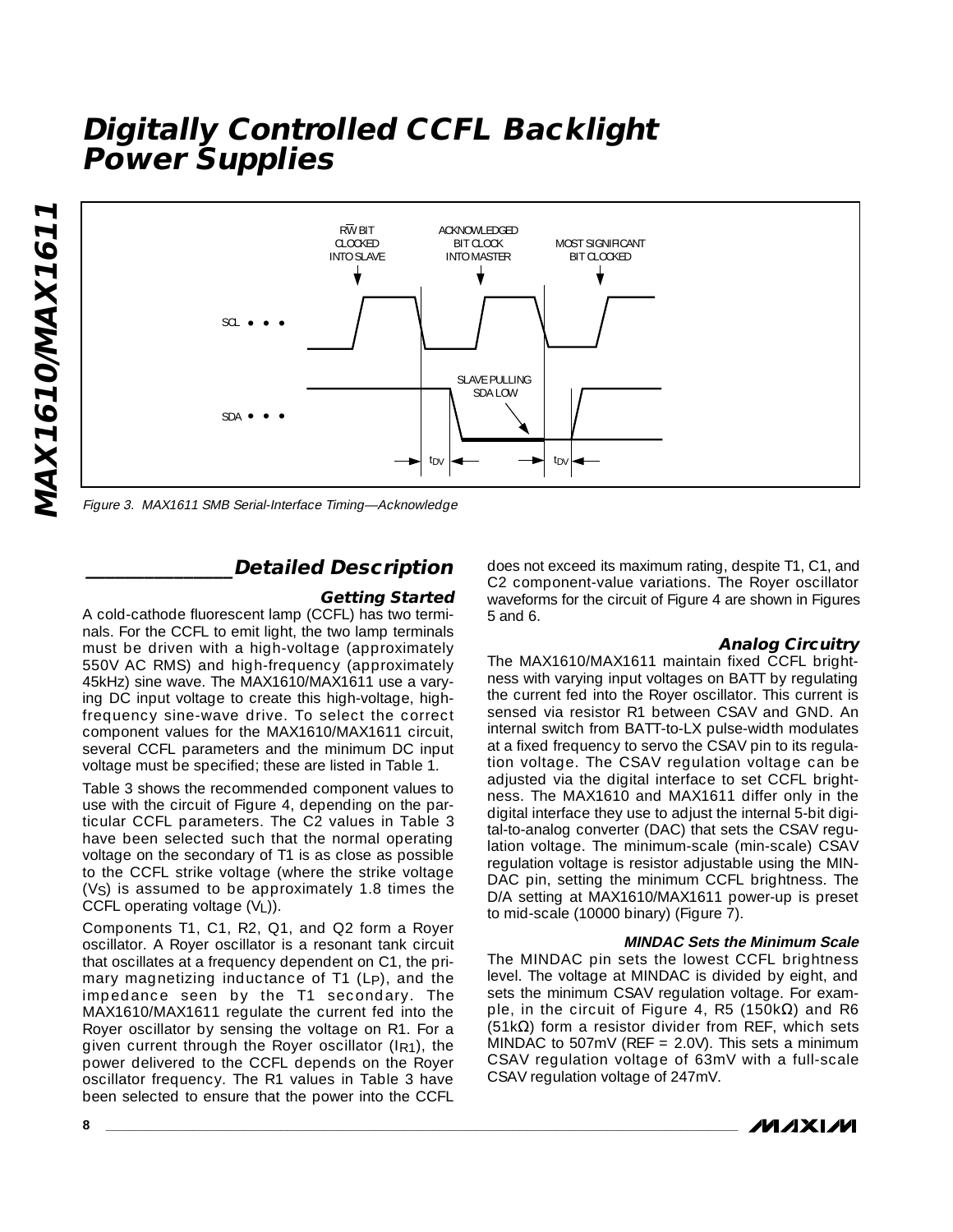

Figure 4. Typical Floating-Lamp Application Circuit

### **Table 1. Necessary CCFL Specifications**

| <b>SPECIFICATION</b>                                       | <b>UNITS</b> | <b>SYMBOL</b>                                                                                                                                                                                                                                                                       | <b>DESCRIPTION</b>                                                                                                                                                                                                                                           |
|------------------------------------------------------------|--------------|-------------------------------------------------------------------------------------------------------------------------------------------------------------------------------------------------------------------------------------------------------------------------------------|--------------------------------------------------------------------------------------------------------------------------------------------------------------------------------------------------------------------------------------------------------------|
| <b>CCFL Minimum Strike Voltage</b><br>("Kick-Off Voltage") | <b>VRMS</b>  | Vs                                                                                                                                                                                                                                                                                  | Although CCFLs typically operate at 550V <sub>RMS</sub> a higher voltage<br>is required initially to light up the tube.                                                                                                                                      |
| CCFL Typical Operating Voltage<br>("Lamp Voltage")         | <b>VRMS</b>  | Once a CCFL has been struck, the voltage required to maintain<br>light output falls to approximately 550VRMS. Small tubes may<br>operate on as little as 250VRMS. The operating voltage of the<br>Vı<br>CCFL stays relatively constant, even as the tube's brightness is<br>varied. |                                                                                                                                                                                                                                                              |
| <b>CCFL Maximum Operating</b><br>Current ("Lamp Current")  | <b>MARMS</b> | IL.                                                                                                                                                                                                                                                                                 | The maximum root-mean-square AC current through a CCFL is<br>almost always 5mARMS. No DC current is allowed through any<br>CCFL.                                                                                                                             |
| <b>CCFL Maximum Frequency</b><br>("Lamp Frequency")        | kHz          | fı                                                                                                                                                                                                                                                                                  | The maximum AC-lamp-current frequency.                                                                                                                                                                                                                       |
| DC Power Source Minimum<br>Input Voltage                   | $\vee$       | <b>VMIN</b>                                                                                                                                                                                                                                                                         | The minimum DC input voltage to the MAX1610/MAX1611 circuit<br>determines the turns ratio required for the DC-AC conversion<br>transformer. Decreasing the minimum input voltage increases<br>the size of the transformer required for a given output power. |

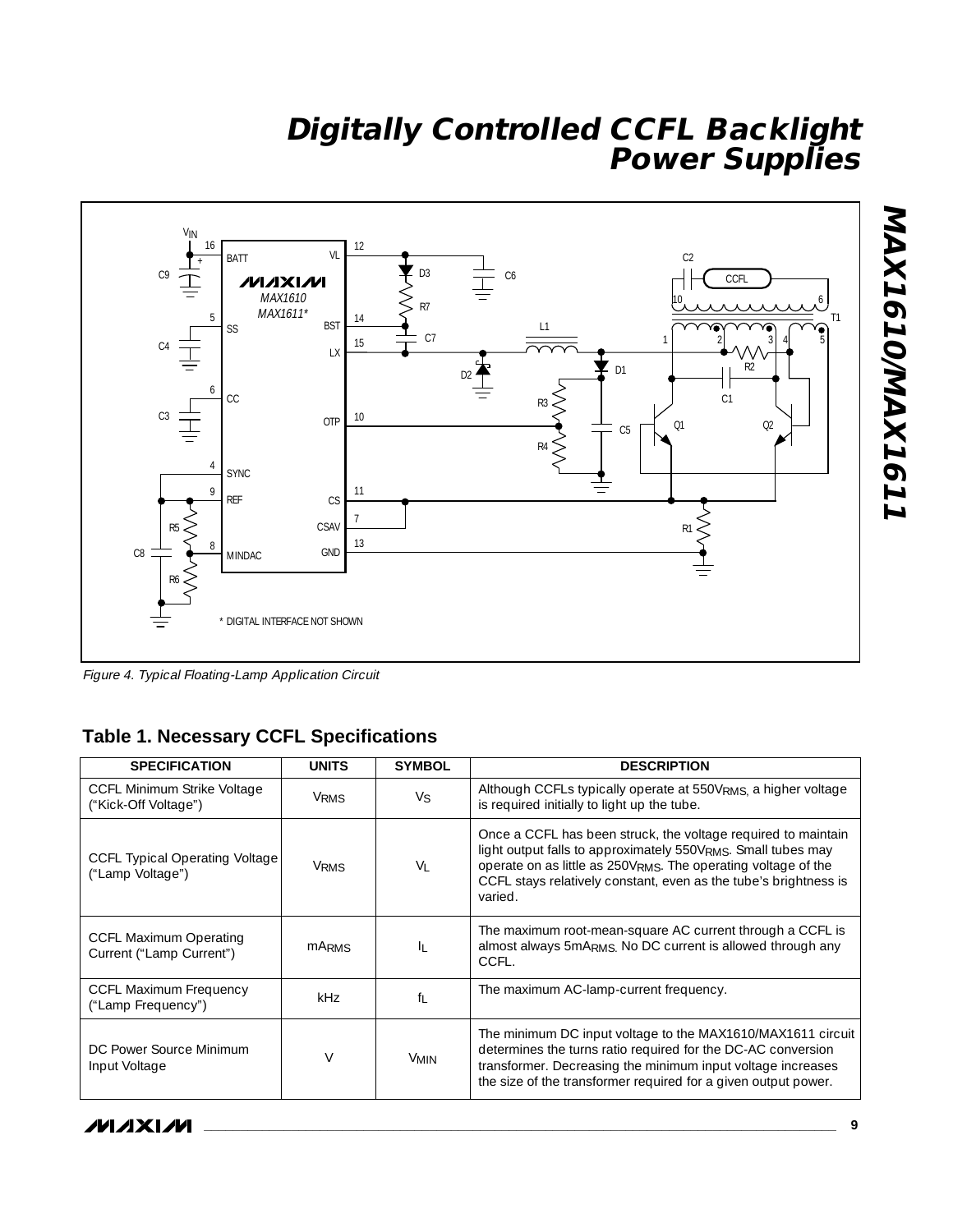### **Table 2. Typical Application Circuit Component Values**

### **a) Resistors**

#### **b) Capacitors**

| <b>SYMBOL</b>  | <b>VALUE</b> | <b>TOLERANCE</b> | <b>POWER</b><br><b>RATING</b> |
|----------------|--------------|------------------|-------------------------------|
| R <sub>1</sub> | (Note)       | $+1%$            | 1/8W                          |
| R <sub>2</sub> | $510\Omega$  | $+10%$           | 1/8W                          |
| R <sub>3</sub> | 51 $k\Omega$ | $+5%$            | 1/16W                         |
| R4             | $8.2k\Omega$ | $+5%$            | 1/16W                         |
| R <sub>5</sub> | $150k\Omega$ | $+5%$            | 1/16W                         |
| R6             | 51 $k\Omega$ | $+5%$            | 1/16W                         |
| R7             | $20\Omega$   | ±10%             | 1/16W                         |

| <b>SYMBOL</b>     | <b>VALUE</b>      | <b>TOLER-</b><br><b>ANCE</b> | <b>WORKING</b><br><b>VOLTAGE</b> | <b>NOTES</b>                                   |
|-------------------|-------------------|------------------------------|----------------------------------|------------------------------------------------|
| C <sub>1</sub>    | $0.1\mu F$        | $+20%$                       | $+25V$                           | $\delta F \leq 0.001 \; \textcircled{e}$ 1 kHz |
| C <sub>2</sub>    | (Note 1)<br>(pF)  | $+10%$                       | $+3kV$                           | High voltage                                   |
| C3, C5            | 27nF              | $+20%$                       | 25V                              |                                                |
| C4, C6,<br>C7, C8 | $0.1\mu F$        | $-20%$                       | 25V                              | Ceramic, larger<br>values acceptable           |
| C <sub>9</sub>    | 10 <sub>u</sub> F | $-50%$                       | 35V                              | Tantalum, low ESR                              |

### **c) Other Components**

| <b>SYMBOL</b>                   | <b>DESCRIPTION</b>                                                                                                                                                      | <b>GENERIC</b><br><b>PART</b> | <b>SURFACE-MOUNT</b><br><b>PART</b> | <b>MANUFACTURER</b> |
|---------------------------------|-------------------------------------------------------------------------------------------------------------------------------------------------------------------------|-------------------------------|-------------------------------------|---------------------|
| Q1, Q2                          | 1A NPN switching transistor,<br>$VCFO \geq 50V$                                                                                                                         | 2N2222A                       | <b>FMMT619, SOT23</b>               | <b>Zetex</b>        |
| D <sub>1</sub> . D <sub>3</sub> | 50mA silicon diode, $V_{BR} \geq 40V$                                                                                                                                   | 1N4148                        | CMPD4448, SOT23                     | Central             |
| D <sub>2</sub>                  | 1A Schottky diode, $V_{BR} \geq 30V$                                                                                                                                    | 1N5818                        | EC10OS04                            | Nihon               |
| $\vert$ 1                       | 100µH, 1A inductor                                                                                                                                                      |                               | CDR125-101                          | Sumida              |
| T1                              | 6W Royer oscillator transformer, turns ratio 67:1,<br>secondary (pins 10 and 6): primary (pins 1 and 3),<br>primary magnetizing inductance (Lp) of $44\mu$ H $\pm 20\%$ |                               | CTX110605                           | Colltronics         |

**Note:** Component values depend on lamp characteristics. See Table 3 to select values.

### **Table 3. Selecting Circuit Values for Figure 4**

| $V_L$<br>IL.<br>(VRMS) |         | C <sub>2</sub>   | R <sub>1</sub> | <b>VCT</b><br>$(V_{MAX})$ | f <sub>ROY</sub> (kHz) |            |            |
|------------------------|---------|------------------|----------------|---------------------------|------------------------|------------|------------|
|                        | (MARMS) |                  |                |                           | <b>MIN</b>             | <b>TYP</b> | <b>MAX</b> |
| 250                    | 3       | 22pF             | $1.21\Omega$   | 3.63V                     | 50.3                   | 58.6       | 71.8       |
| 250                    | 5       | 43pF             | $0.715\Omega$  | 3.61V                     | 43.3                   | 49.7       | 60.3       |
| 300                    | 3       | 18pF             | $1.18\Omega$   | 4.30V                     | 52.1                   | 61.0       | 75.1       |
| 300                    | 5       | 36pF             | $0.681\Omega$  | 4.14V                     | 45.6                   | 52.8       | 64.7       |
| 450                    | 5       | 20 <sub>pF</sub> | $0.732\Omega$  | 6.55V                     | 51.1                   | 59.7       | 73.3       |
| 500                    | 5       | 18pF             | $0.715\Omega$  | 7.17V                     | 52.1                   | 61.0       | 75.1       |
| 550                    | 5       | 18pF             | $0.665\Omega$  | 7.29V                     | 52.5                   | 61.8       | 76.7       |
| 600                    | 5       | 15pF             | $0.698\Omega$  | 8.41V                     | 53.6                   | 63.1       | 78.1       |

**Note:**  $f_{\text{ROY}} =$  Royer oscillator damped resonant oscillation frequency. T1 primary magnetizing inductance (L<sub>P</sub>) = 44µH ±20%. VCT = average voltage from the T1 center tap to the emitters of Q1 and Q2 (ignoring Q1, Q2 V<sub>CE,SAT</sub>). C1 =  $0.1 \mu$ F ± 20%; C2 = ±10% tolerance; R1 = ±1% tolerance.

/VI/IXI/VI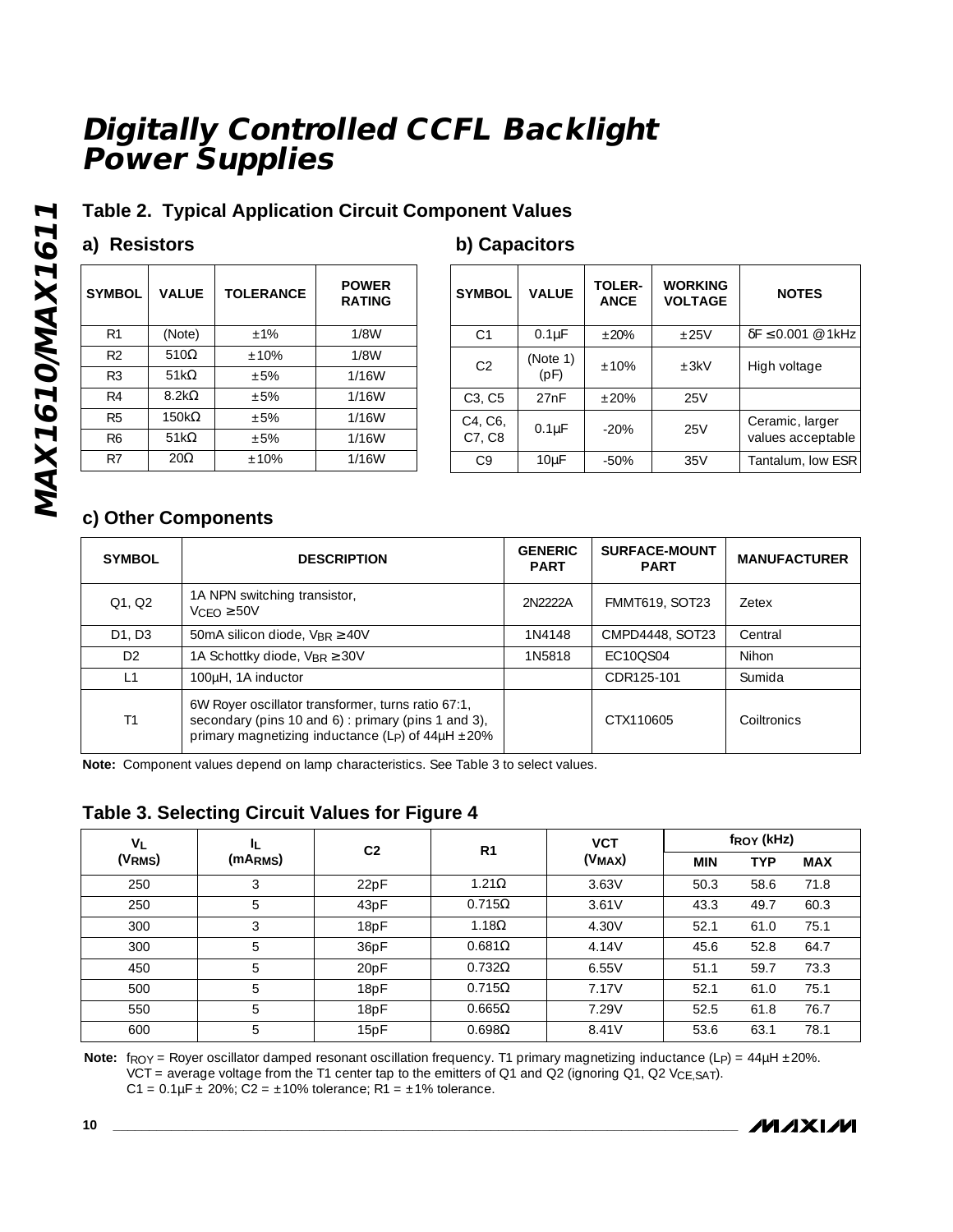

Figure 5. Royer Oscillator Typical Operating Waveforms for Circuit of Figure 4







Figure 7. CSAV Regulation Voltage Range

**MAX1610/MAX1611**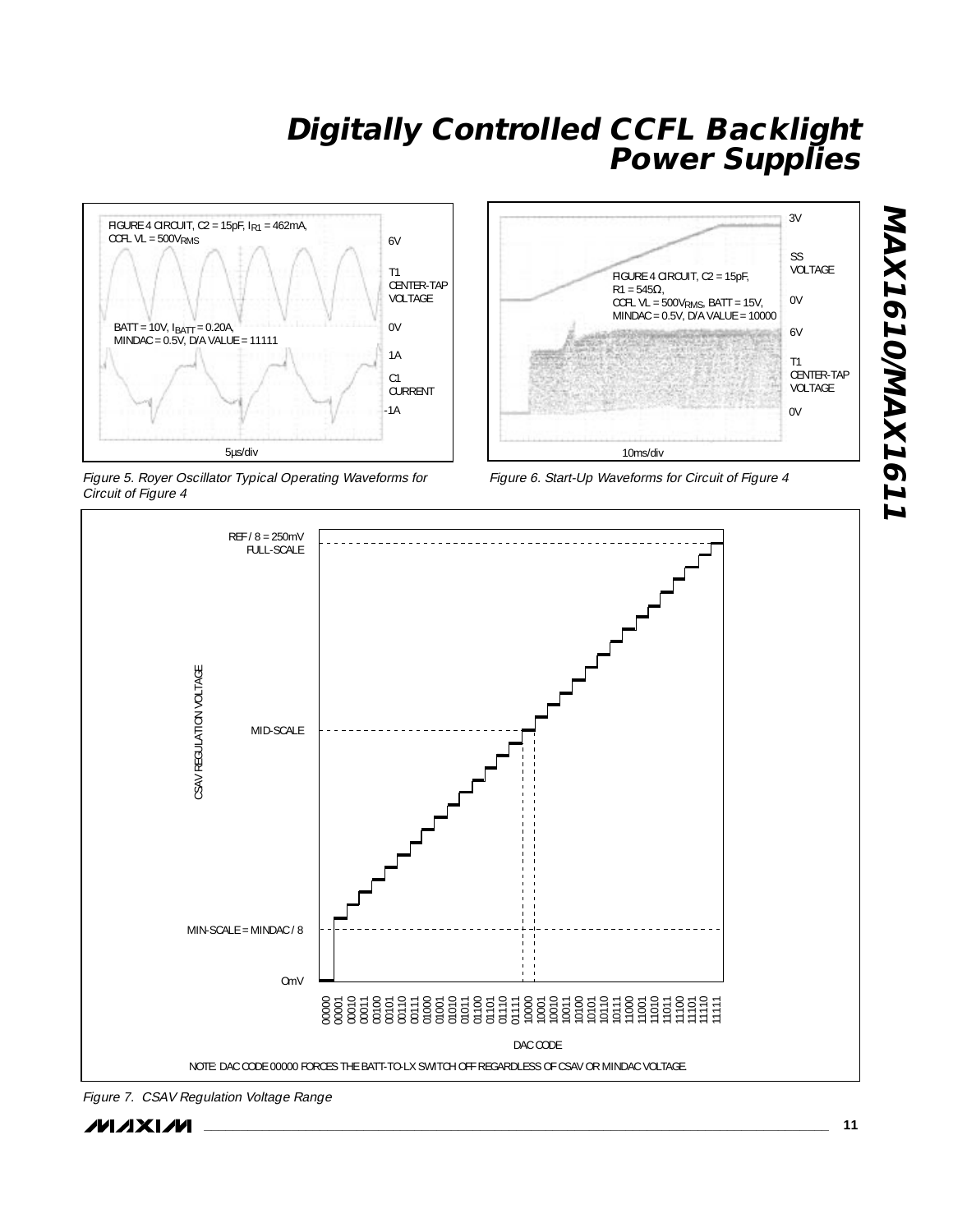#### **Open-Tube Protection (OTP)**

Any real transformer used in a Royer oscillator will have a maximum-allowed secondary voltage. If the maximumallowed secondary voltage is exceeded, the winding insulation can break down, leading to permanent transformer damage. The maximum-allowed secondary voltage can be exceeded either when the CCFL drive circuit is turned on without the CCFL being in place, or when the CCFL becomes disconnected during normal operation due to a mechanical failure. To protect against these fault conditions, use the OTP pin to sense the voltage on the transformer center tap (pin 2 of Figure 4). Whenever the voltage on OTP exceeds the REF reference voltage, the BATT-to-LX power switch is forced off.

For example, in Figure 4, the CTX110605 transformer has a maximum-allowed continuous secondary voltage of 1340VRMS. D1 and C5 detect the peak voltage on the center tap of T1. R3 and R4 determine the limit on the center tap peak voltage. The relationship between the voltage on the center tap of T1 and the secondary voltage is diagrammed in Figure 8. Neglecting the Q1/Q2 saturation voltage and the voltage on the R1 current-sense resistor yields Equation 1:

$$
V_{CTPK} = \frac{V_{SEC}\sqrt{2}}{2N}
$$

where V<sub>SEC</sub> is the maximum root-mean-square voltage allowed on the secondary, N is the secondary-to-primary turns ratio, and VCTPK is the peak voltage on the transformer center tap.

#### **Block Diagram of the Analog Section** Figure 9 shows a functional diagram of the analog circuitry in the MAX1610/MAX1611. The chips have identical analog circuitry, and differ only in their digital interface.

#### **Loop-Compensation Capacitor (CC)**

The BATT-to-LX switch turns on at fixed frequency, and turns off when the current-sense voltage on the CS pin exceeds CC - REF. As the CC pin voltage rises, the CS current limit rises as well. A transconductance amplifier compares the voltage on CSAV to the desired regulation voltage and outputs a current proportional to this error to the CC pin. A capacitor from CC to GND sets the bandwidth of this regulation loop, as shown in Equation 2:

$$
BW = \frac{85}{2\pi C3}
$$

where BW is the bandwidth of the CSAV regulation loop in kHz, and C3 is the capacitance from CC to GND in nF.

#### **Soft Start (SS)**

Soft start prevents the triggering of OTP upon powerup. Placing a capacitor from SS to GND soft starts the Royer oscillator by slowly raising the CS current-limit voltage. Internal circuitry pulls SS to GND during power-on reset, or whenever the lamp is turned off (DAC  $= 00000$ , shutdown mode, ON-1  $= 0$ , or ON-0  $= 0$ ) (Figures 10 and 11). When SS is not pulled to GND, an internal 4µA current sources into the capacitor at the SS pin. This pin is internally diode clamped to REF so that it rises to a maximum voltage of about 2.7V. Regardless of the voltage on CC, the CS current-sense voltage is never allowed to exceed the voltage on SS divided by 5.

**Frequency Selection and Synchronization** The SYNC pin performs two functions: it sets the BATTto-LX switching frequency, and it allows the BATT-to-LX switching frequency to be synchronized to an external oscillator. SYNC tied to GND or VL sets a 145kHz switching frequency; SYNC tied to REF sets a 290kHz

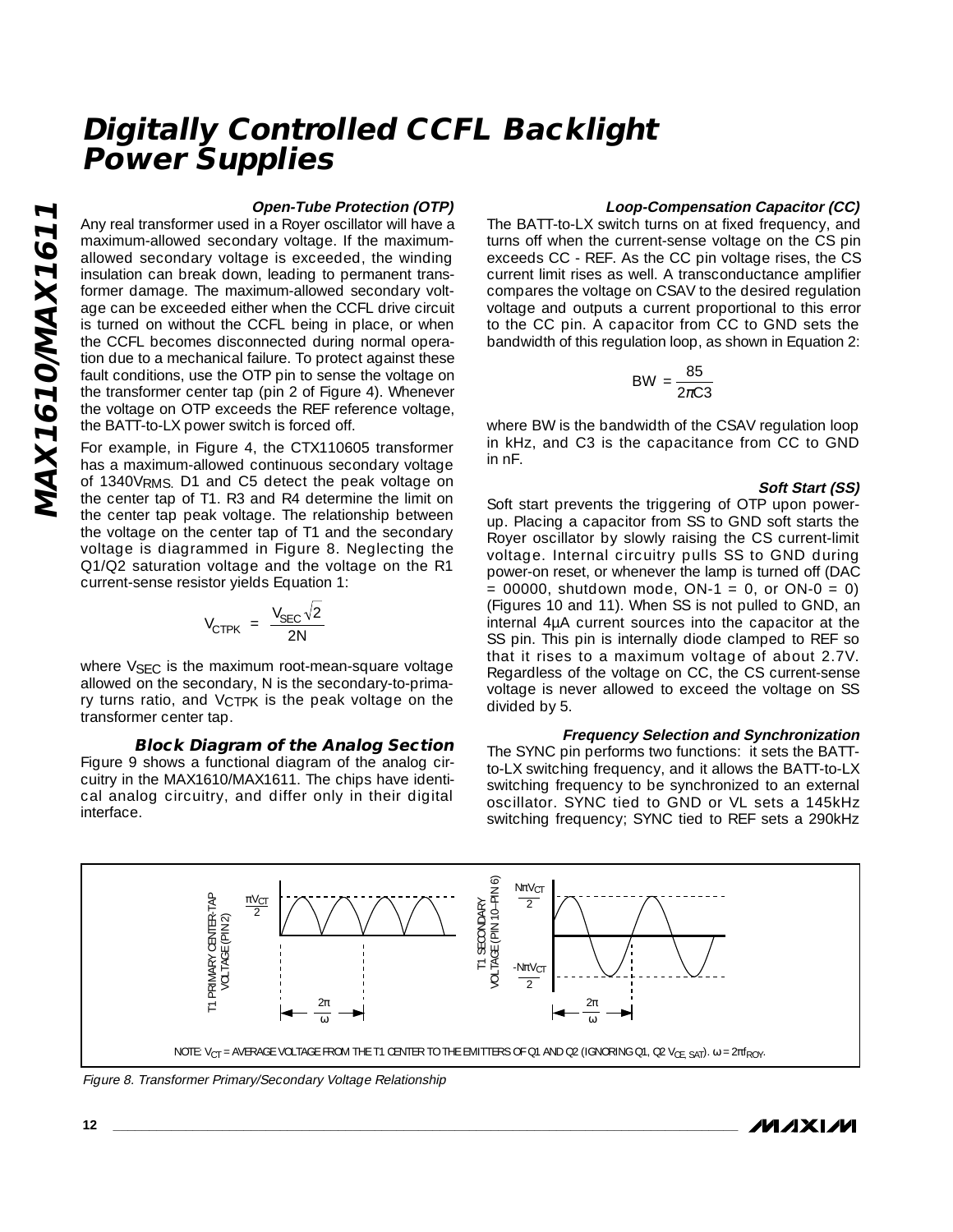

Figure 9. Functional Diagram

**MAXIM**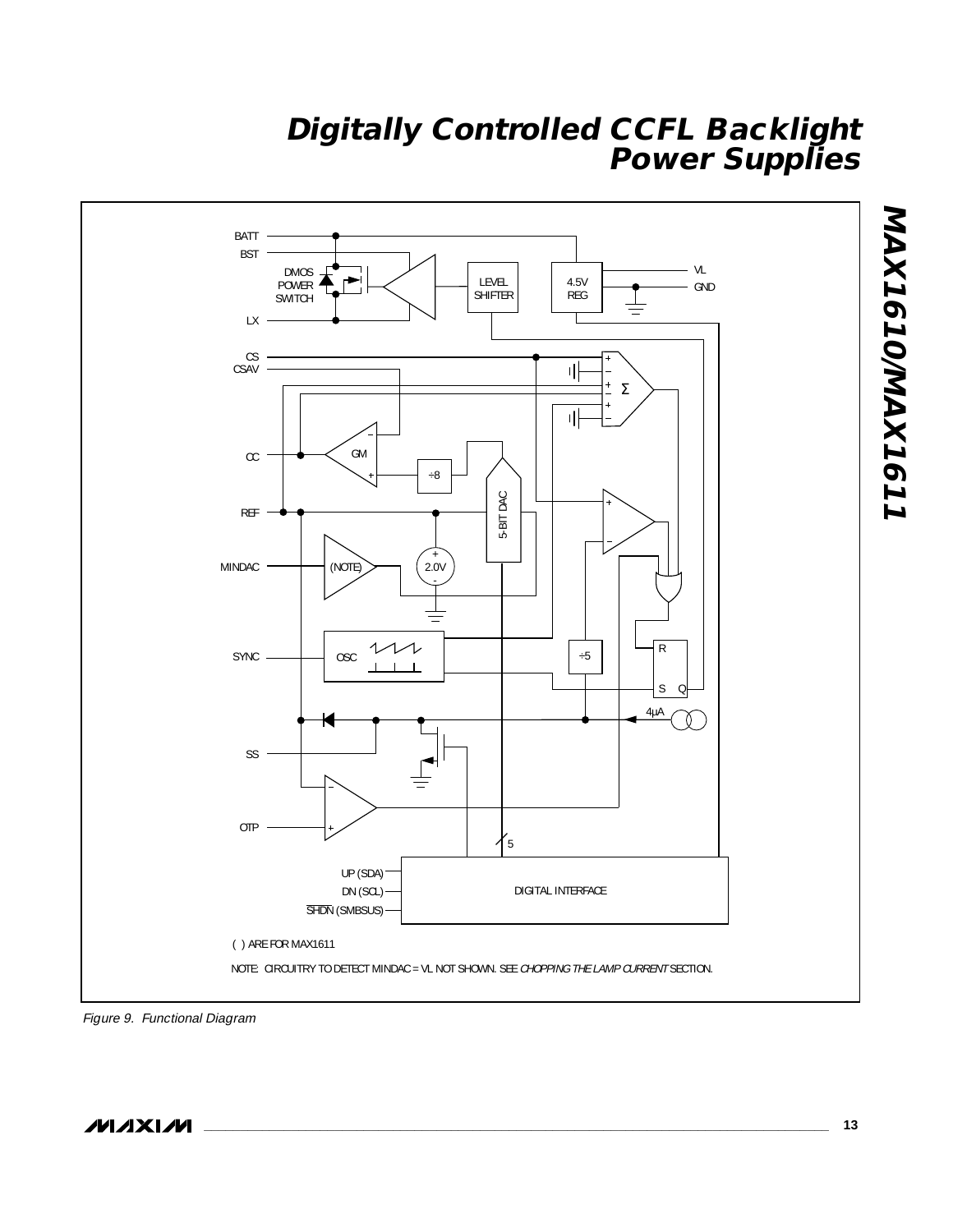

Figure 10. MAX1611 Serial-Interface Single-Byte Write Example (REGSEL = 0)



Figure 11. MAX1611 Serial-Interface Single-Byte Write Example (REGSEL = 1)

switching frequency. Any rising edge on SYNC restarts a BATT-to-LX switch cycle by forcing the switch on.

### **\_\_\_\_\_\_\_\_MAX1610 Digital Interface**

The MAX1610 contains an internal 5-bit up/down counter that sets the value of the internal 5-bit DAC. At power-on, or when both the UP and DN pins are held high simultaneously, the 5-bit up/down counter is preset to 10000 binary, which corresponds to mid-scale. A rising edge on UP increments the 5-bit up/down counter. A rising edge on DN decrements the 5-bit up/down counter. The counter will not roll over on either underflow or overflow. For example, if the CCFL is at maximum intensity level, rising edges on UP will not change the output.

The  $\overline{\text{SHDN}}$  pin provides a way to lower the MAX1610 supply current to 10µA without resetting the 5-bit up/down counter. With  $\overline{\text{SHDN}} = 1$ , the MAX1610 operates normally with VL at 4.5V. When the BATT-to-LX power switch operates, an additional 3mA of current

(other than the supply current) is consumed through the BST pin, requiring VL to source at least 4.5mA of current. With  $\overline{SHDN} = 0$ , all analog circuitry turns off, except for a coarse regulator that can source up to 500µA from VL. The coarse regulator preserves the state of the internal logic and keeps the digital interface active during shutdown  $(\overline{\text{SHDN}} = 0)$ .

### **\_\_\_\_\_\_\_\_MAX1611 Digital Interface**

A single byte of data written over the Intel System Management Bus (SMBus™) controls the MAX1611. Figures 10 and 11 show example single-byte writes. The MAX1611 contains two 7-bit latches for storing configuration data. Only one of the 7-bit latches is active at a time. The MAX1611 responds only to its own address, 0101101 binary. The SMBSUS pin selects which of the two sets of configuration data is used. Figure 12 shows a schematic diagram of the MAX1611's digital circuitry. Notice that the SMBSUS pin selects which one of the

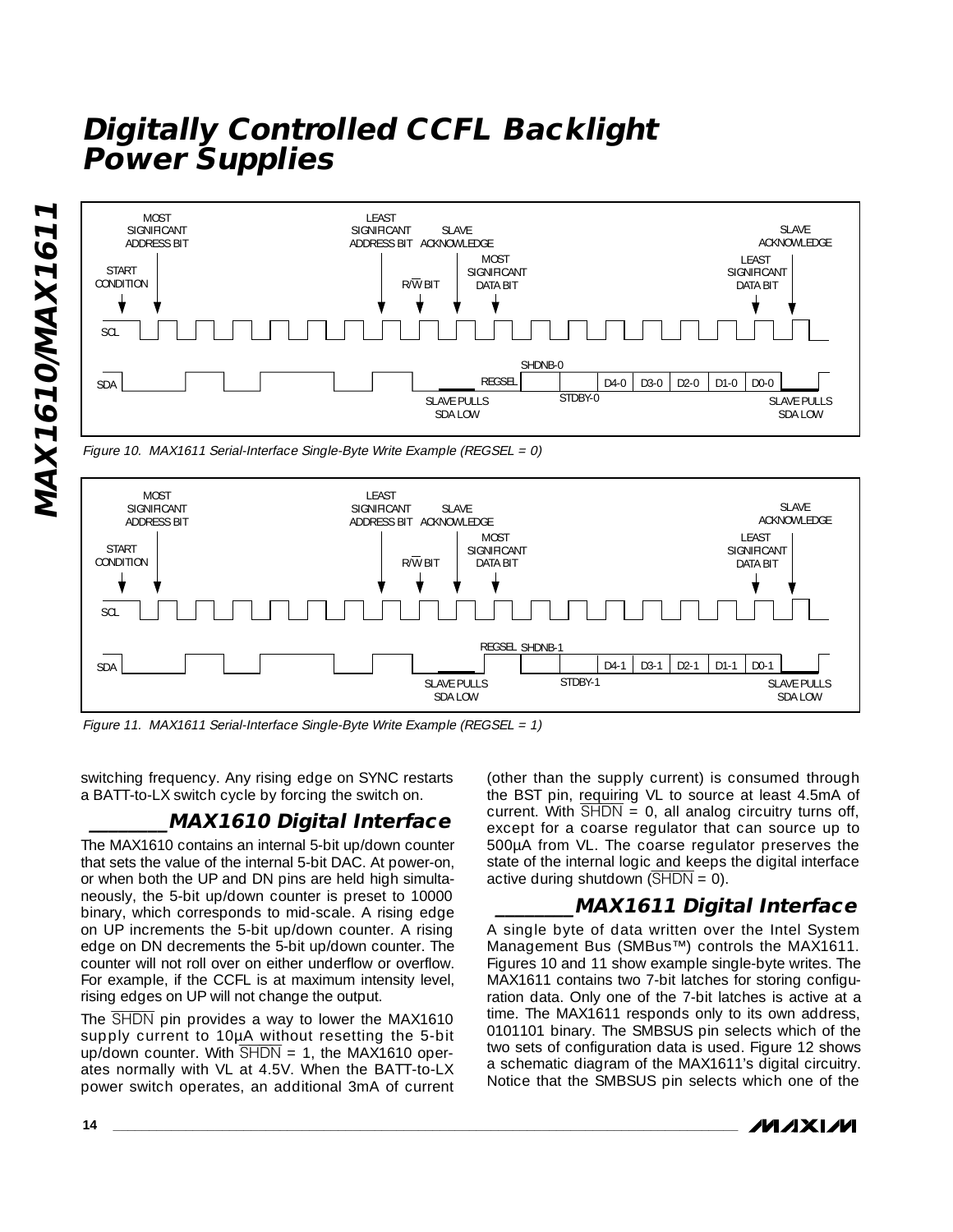

Figure 12. MAX1611 Serial-Interface Circuitry Block Diagram

**MAX1610/MAX1611**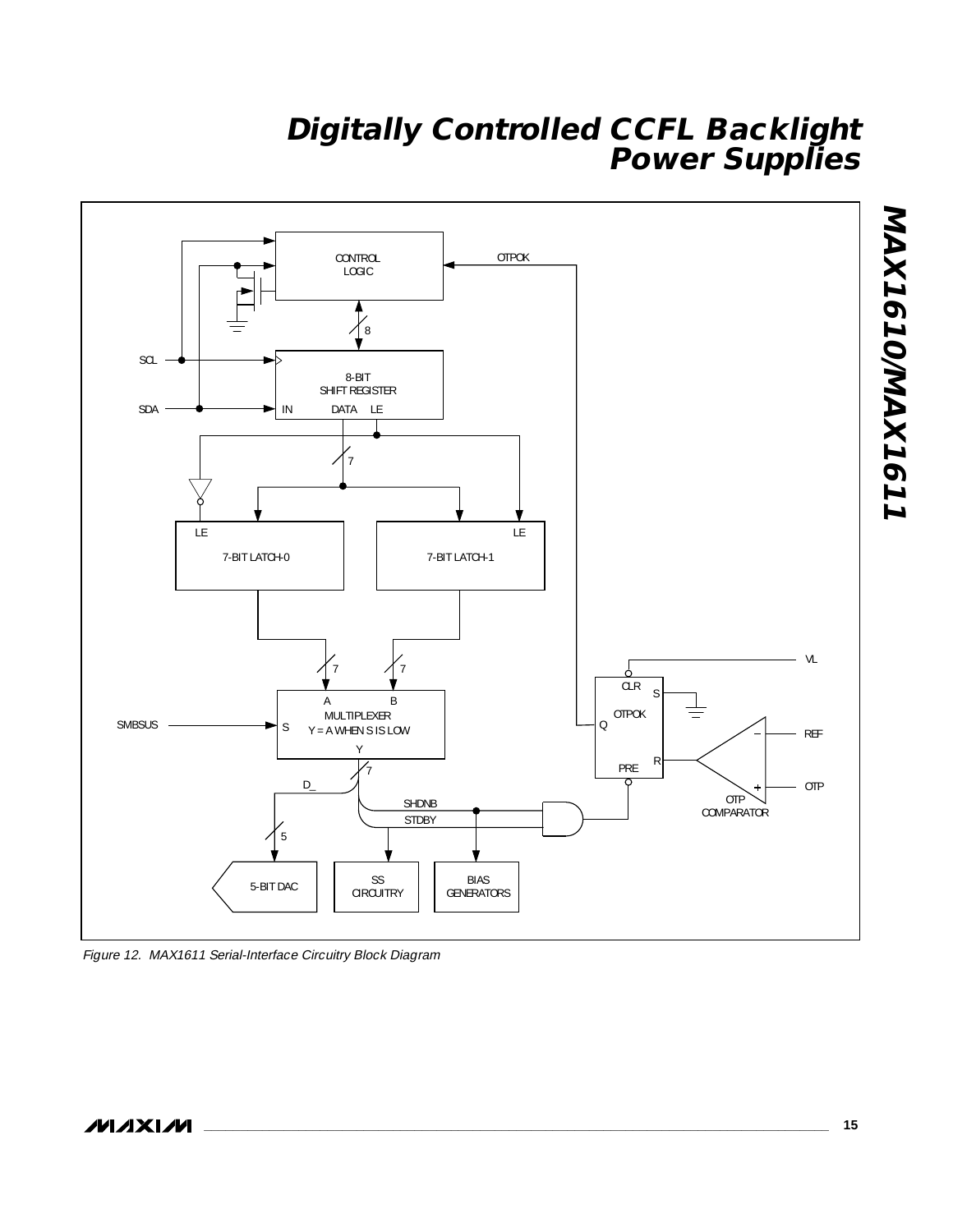## **Table 4. MAX1611 Configuration Byte with REGSEL = 0**

| <b>BIT</b>               | <b>NAME</b>                                            | <b>POR</b><br>STATE* | <b>DESCRIPTION</b>                                                                                                                                                                                                                                                                                                                                                                                                                                                                                                                            |  |  |
|--------------------------|--------------------------------------------------------|----------------------|-----------------------------------------------------------------------------------------------------------------------------------------------------------------------------------------------------------------------------------------------------------------------------------------------------------------------------------------------------------------------------------------------------------------------------------------------------------------------------------------------------------------------------------------------|--|--|
|                          | REGSEL                                                 |                      | Register Select. A zero in this bit writes the remaining seven bits into the 7-bit latch-0<br>(Figure 13).                                                                                                                                                                                                                                                                                                                                                                                                                                    |  |  |
| $\overline{a}$           | SHDNB-0                                                |                      | Complete Shutdown. Pulling SMBSUS low with SHDNB-0 = 0 places the MAX1611 into a<br>low-quiescent-current shutdown mode, with the reference off and the VL linear-regulator<br>output switched to a low-current, coarse regulation mode. Pulling SMBSUS low with<br>SHDNB-0 = 1 puts the MAX1611 into its normal operational mode, with the reference and<br>internal VL linear regulator fully on. SHDNB-0 supersedes STDBY-0. As long as SHDNB-0 = 0<br>and SMBSUS = $0$ , it doesn't matter what STDBY-0 is; the MAX1611 still shuts down. |  |  |
| 5                        | STDBY-0                                                |                      | Standby, disables CCFL supply only. As long as SMBSUS stays low and STDBY-0 = 0, the<br>internal power switch is kept off and SS is held shorted to GND; neither the internal refer-<br>ence nor the linear regulator is affected. With STDBY = 1 and SMBSUS low, the MAX1611<br>operates normally.                                                                                                                                                                                                                                           |  |  |
| 4<br>3<br>$\mathfrak{D}$ | $D4-0$<br>$D3-0$<br>$D2-0$<br>$D1-0$<br>D <sub>0</sub> | O                    | DAC Input Data. With the SMBSUS pin low, bits D4-0 through D0-0 set the DAC.                                                                                                                                                                                                                                                                                                                                                                                                                                                                  |  |  |

\* Initial register state after power-up.

## **Table 5. MAX1611 Configuration Byte with REGSEL = 1**

| <b>BIT</b>     | <b>NAME</b> | <b>POR</b><br><b>STATE*</b> | <b>DESCRIPTION</b>                                                                                                                                                                                                                                                                                                                                                                                                                                                                                                                               |  |  |
|----------------|-------------|-----------------------------|--------------------------------------------------------------------------------------------------------------------------------------------------------------------------------------------------------------------------------------------------------------------------------------------------------------------------------------------------------------------------------------------------------------------------------------------------------------------------------------------------------------------------------------------------|--|--|
|                | REGSEL      |                             | Register Select. A one in this bit writes the remaining seven bits into the 7-bit latch-1<br>(Figure 13).                                                                                                                                                                                                                                                                                                                                                                                                                                        |  |  |
| 6              | SHDNB-1     |                             | Complete Shutdown. Pulling SMBSUS high with SHDNB-1 = 0 places the MAX1611 into a<br>low-quiescent-current shutdown mode, with the reference off and the VL linear regulator<br>output switched to a low-current coarse regulation mode. Pulling SMBSUS high with<br>$SHDNB-1 = 1$ puts the MAX1611 into its normal operational mode, with the reference and<br>internal VL linear regulator fully on. SHDNB-1 supersedes STDBY-1. As long as SHDNB-1 = 0<br>and SMBSUS = $0$ , it doesn't matter what STDBY-1 is; the MAX1611 still shuts down. |  |  |
| 5              | STDBY-1     |                             | Standby, disables CCFL supply only. As long as SMBSUS stays high and STDBY-1 = 0,<br>the internal power switch is kept off and SS is held shorted to GND; neither the internal ref-<br>erence nor the linear regulator is affected. With STDBY-1 = 1 and SMBSUS high, the<br>MAX1611 operates normally.                                                                                                                                                                                                                                          |  |  |
| $\overline{4}$ | $D4-1$      |                             |                                                                                                                                                                                                                                                                                                                                                                                                                                                                                                                                                  |  |  |
| 3              | $D3-1$      |                             |                                                                                                                                                                                                                                                                                                                                                                                                                                                                                                                                                  |  |  |
| $\overline{2}$ | $D2-1$      | 0                           | DAC Input Data. With the SMBSUS pin high, bits D4-1 through D0-1 set the DAC.                                                                                                                                                                                                                                                                                                                                                                                                                                                                    |  |  |
|                | $D1-1$      |                             |                                                                                                                                                                                                                                                                                                                                                                                                                                                                                                                                                  |  |  |
| $\Omega$       | $D0$ -1     |                             |                                                                                                                                                                                                                                                                                                                                                                                                                                                                                                                                                  |  |  |

\* Initial register state after power-up.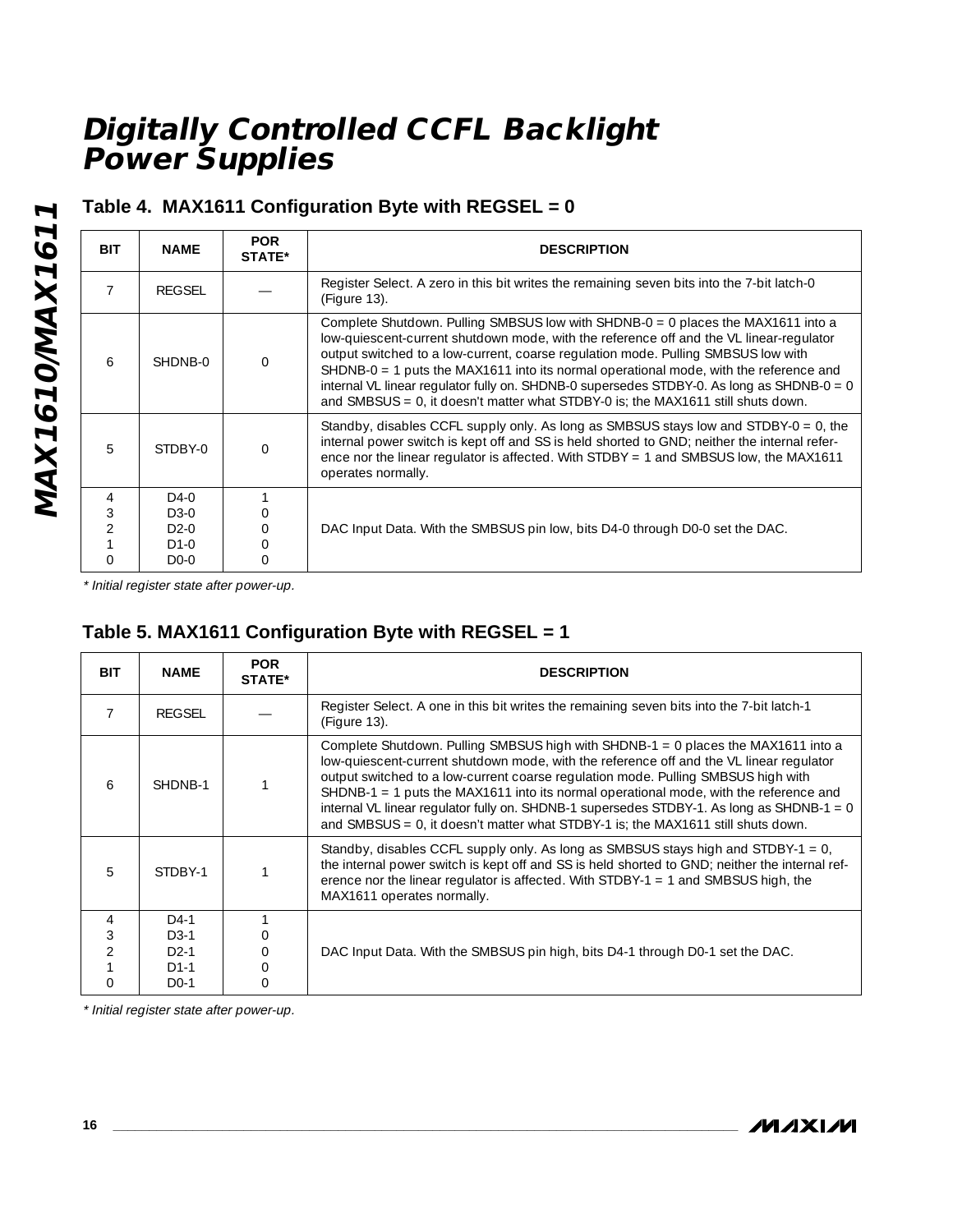

Figure 13. MAX1611 Serial-Interface Read Example

### **Table 6. MAX1611 Status Bits**

| <b>BIT</b>     | <b>NAME</b>                     | <b>POR</b><br><b>STATE*</b> | <b>FUNCTION</b>                                                                                                                                                                                                                         |  |  |
|----------------|---------------------------------|-----------------------------|-----------------------------------------------------------------------------------------------------------------------------------------------------------------------------------------------------------------------------------------|--|--|
|                | <b>OTPOK</b>                    |                             | Latched Open-Tube Detection. OTPOK $= 0$ indicates that open-tube detection has been<br>triggered. As soon as the voltage on the OTP pin exceeds REF, the OTPOK bit is cleared.<br>Reset the OTPOK pin by entering shutdown or standby. |  |  |
| 6<br>5         |                                 |                             | Unused. These bits always return a logic one.                                                                                                                                                                                           |  |  |
| $\overline{4}$ | DA4<br>DA3<br>DA2<br>DA1<br>DA0 |                             | Displays the DAC setting selected by SMBSUS.                                                                                                                                                                                            |  |  |

\* Initial register state after power-up.

two 7-bit registers is used. Tables 4 and 5 describe the data format for the configuration data.

Status information can be read from the MAX1611 using the SMBus read-byte protocol. Figure 13 shows an example status read. Table 6 describes the status information data format.

During shutdown (SMBSUS = 0 and SHDNB-0 = 0, or SMBSUS = 1 and SHDNB-1 = 0), the MAX1611 serial interface remains fully functional and can be used to set either the SHDNB-0 or SHDNB-1 bits in order to return the MAX1611 to its normal operational state.

### **\_\_\_\_\_\_\_ Chopping the Lamp Current**

Chopping the lamp current allows lower sustainable light levels without lamp flicker. Intensity is varied by controlling the on-time duty cycle. Tying MINDAC to VL activates a special mode, which allows the CCFL intensity to

be varied by turning the lamp on and off at a frequency faster than the eye can detect. The SS pin pulls to GND during off time and rises to 2.7V during on time. During on time, the CSAV pin regulates to REF / 8 (250mV). During off time, the BATT-to-LX power switch is forced off and the CC compensation node goes high impedance. Omit R5, R6, and C4 of the circuit in Figure 4.

In this mode, leave SS floating and increase the CC capacitance to 0.1µF. Also, insert a 330 $\Omega$  resistor in series with D1 (Figure 4) to prevent the open-lamp detection circuit from being tripped by the repeated striking of the lamp. The SS pin will oscillate at the switching frequency divided by 1024 (283Hz with SYNC = REF). The intensity can be varied with the duty cycle at the SS pin. The duty cycle is set by the DAC in 3% increments. Duty cycle will vary with intensity. Full-scale yields a 100% duty cycle. DAC codes 00001, 00010, and 00011 all yield the

*MAXM*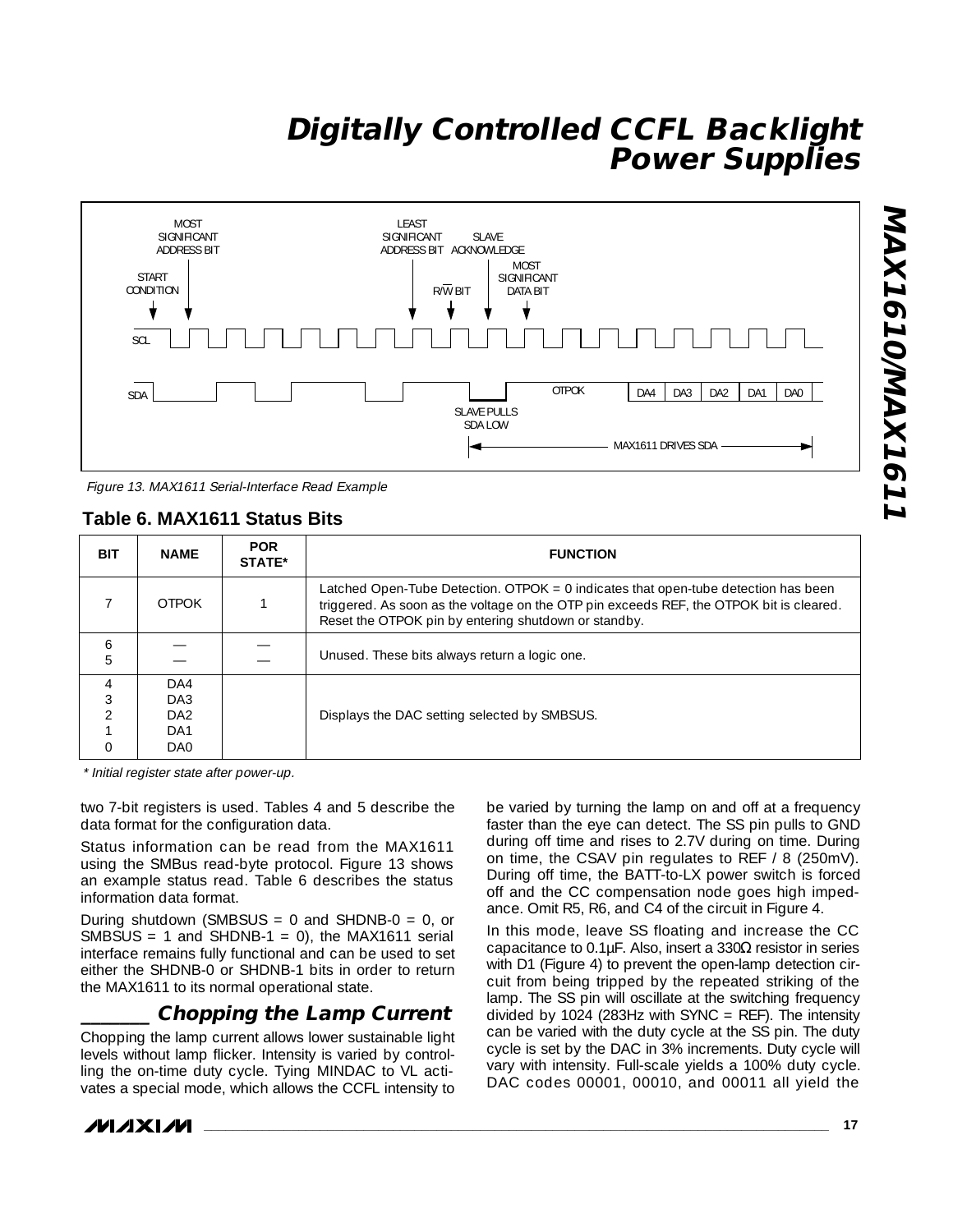lamp entirely (0% duty cycle). Figure 14 shows the chopped waveforms with the DAC set to mid-scale.

**\_\_\_\_\_\_\_\_\_\_ Applications Information**

minimum 9% duty cycle. DAC code 00000 shuts off the<br>
chopped waveforms with the DAC set to mid-scale.<br> **Applications Information**<br> **Directly Regulating the Lamp Current**<br>
The MAX1610/MAX1611 can directly regulate the CCFL **Directly Regulating the Lamp Current** The MAX1610/MAX1611 can directly regulate the CCFL current by tapping into the secondary of T1 (Figure 15). This allows more precise setting of the maximum lamp current  $(I<sub>1</sub>)$ . The disadvantage of this approach is that the secondary-to-ground voltage is twice that shown in Figure 4, increasing the likelihood of the thermometer effect, where one end of the lamp is brighter than the other. Figure 15 uses the same component values as Figure 4, except for R1, R40, D40, and D41. D40 and D41 are the same type of diode as D1. R1 should be  $0.68\Omega \pm 10\%$  to set a peak current limit of about 735mA. Use a 107Ω  $±1\%$  resistor for R40 to set a lamp current of 5mARMS. This circuit accepts a wide range of lamp types without component adjustments.

#### **Component Suppliers**

Table 7 lists three different sources for C1. C1 requires a low dissipation factor to prevent overheating as energy is cycled between C1 and the T1 magnetizing inductance in the Royer resonant tank. Table 8 lists suppliers for the high-voltage ballast capacitor, C2.



Figure 14. Chopped Waveforms



Figure 15. Directly Regulating the CCFL Current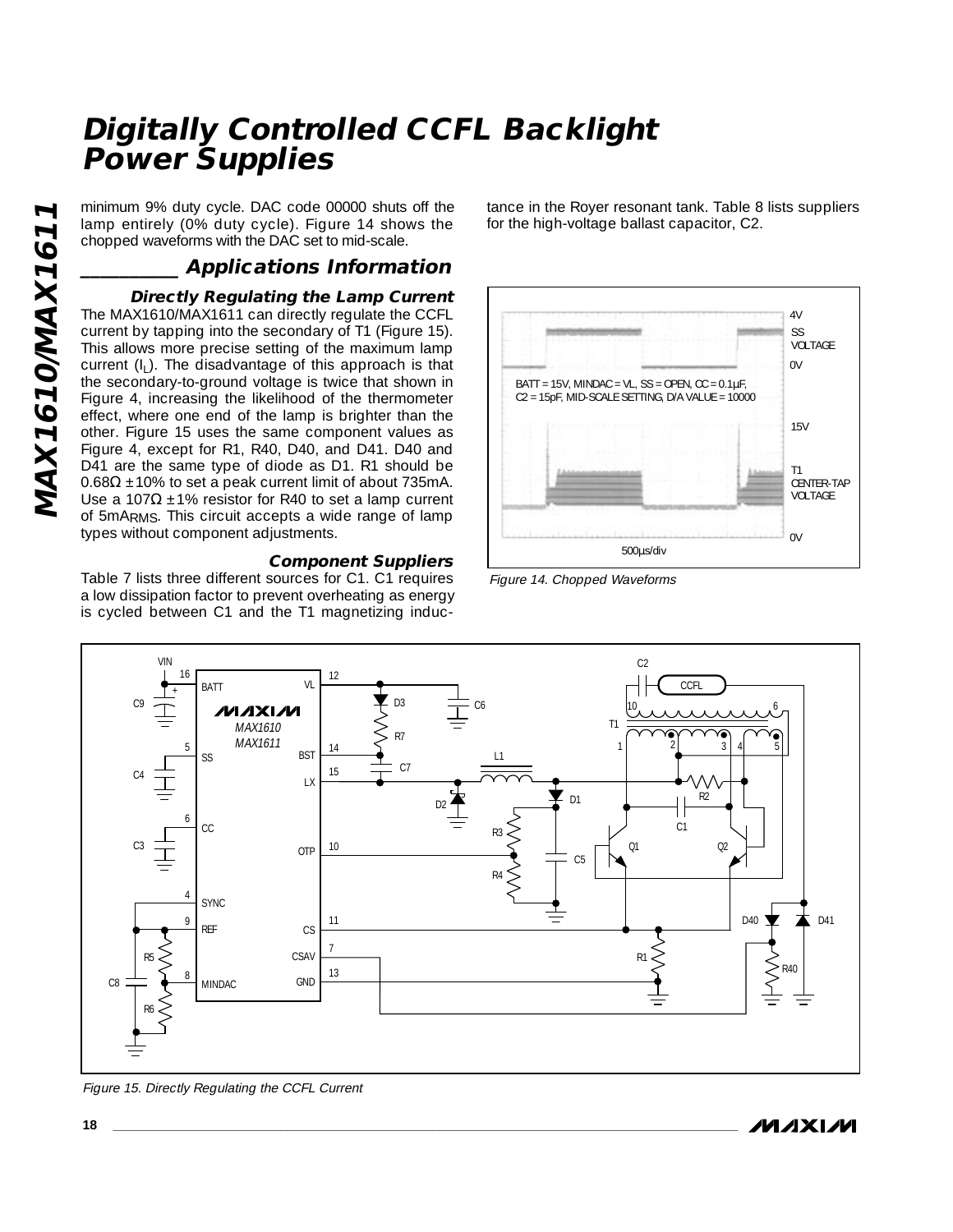### **Table 7. Capacitor C1 Supplier Information**

| <b>PART</b>   | <b>SUPPLIER</b>              | <b>LOCATION</b> | <b>PHONE</b>       | <b>FAX</b>        | NOTES/CONTACT                                                                   |  |
|---------------|------------------------------|-----------------|--------------------|-------------------|---------------------------------------------------------------------------------|--|
| SMD7.3104     | <b>WIMA</b>                  | Elmsford, NY    | 914-347-2474       | 914-347-7230      | Dissipation factor (tan $\delta$ )<br>at 1kHz and $20^{\circ}$ C $\leq$ 0.008.  |  |
|               |                              | Germany         | $(0621)$ 8785-0    | (0621) 8710457158 |                                                                                 |  |
|               |                              | Hong Kong       | $5 - 70 - 11 - 51$ | 58-06-84-74       |                                                                                 |  |
| CHEV0025.J104 | <b>PACCOM</b><br>Electronics | Redmond, WA     | 206-883-9200       | 206-881-6959      | Dissipation factor (tan $\delta$ )<br>at $1kHz \le 0.002$ .                     |  |
| 4040N104M250  | <b>NOVACAP</b>               | Valencia, CA    | 805-295-5920       | 805-295-5928      | Dissipation factor (tan $\delta$ )<br>at 1kHz and $20^{\circ}$ C $\leq$ 0.0015. |  |

### **Table 8. Capacitor C2 Supplier Information**

| <b>PART</b>     | <b>SUPPLIER</b>                        | <b>LOCATION</b> | <b>PHONE</b>   | <b>FAX</b>     |
|-----------------|----------------------------------------|-----------------|----------------|----------------|
|                 |                                        | Olean, NY       | 716-372-6611   | 716-372-6316   |
| 1808HA330KATMA  |                                        | Vancouver, WA   | 206-696-2840   | 206-695-5836   |
|                 | AVX/Kyocera<br>08131 9004-0<br>Germany |                 |                | 08131 9004-44  |
|                 |                                        | Hong Kong       | 852-363-3303   | 852-765-8185   |
|                 |                                        | Smyrna, GA      | 404-436-1300   | 404-436-3030   |
| GHM1040SL330J3K | Murata                                 | Germany         | 49-911-66870   | 49-911-6687193 |
|                 |                                        | Taiwan          | 886-2-562-4218 | 886-2-536-6721 |
| 302C1812A330K   | Metuchen Capacitors, Inc.              | Old Bridge, NJ  | 908-679-3366   | 908-679-3222   |
| 302R29N330K     | Johanson Dielectrics                   | Sylmar, CA      | 818-364-9800   | 818-364-6100   |

## **\_\_\_\_\_\_\_\_\_\_\_\_\_\_\_\_\_\_\_Chip Information**

TRANSISTOR COUNT : 5457